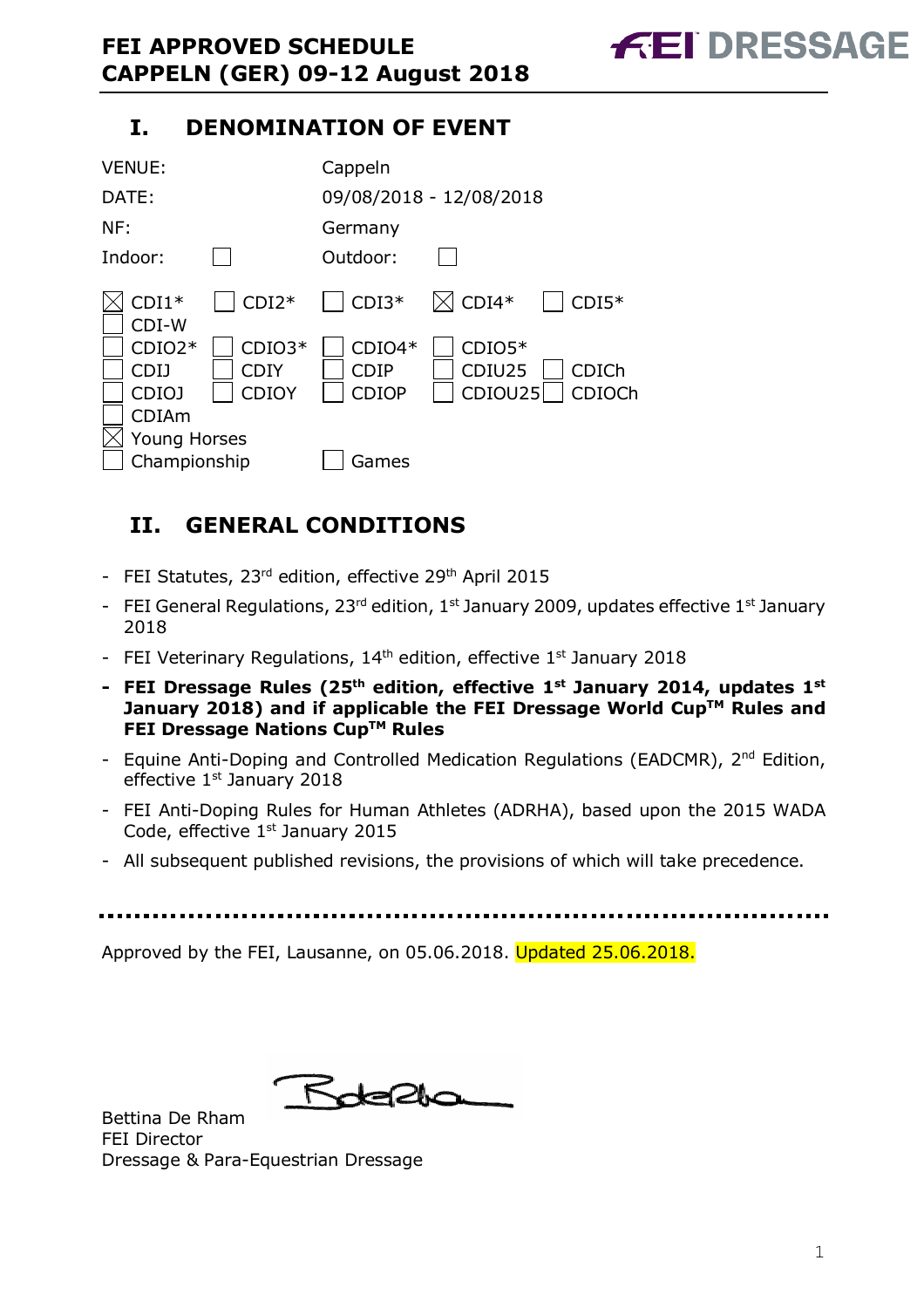# **TABLE OF CONTENTS**

| I.                    |                                                                                                                            |  |
|-----------------------|----------------------------------------------------------------------------------------------------------------------------|--|
| II.                   |                                                                                                                            |  |
|                       | III. THE FEI CODE OF CONDUCT FOR THE WELFARE OF THE HORSE 4                                                                |  |
| IV.<br>1.<br>2.<br>3. |                                                                                                                            |  |
| V.                    |                                                                                                                            |  |
|                       |                                                                                                                            |  |
| 1.<br>4.              | 2.<br>ADDITIONAL FEES/CHARGES BY ORGANISING COMMITTEE: 9<br>3.<br>DEGREE OF DIFFICULTY - FLOORPLAN GRAND PRIX FREESTYLE  9 |  |
|                       |                                                                                                                            |  |
|                       |                                                                                                                            |  |
|                       |                                                                                                                            |  |
| 2.                    |                                                                                                                            |  |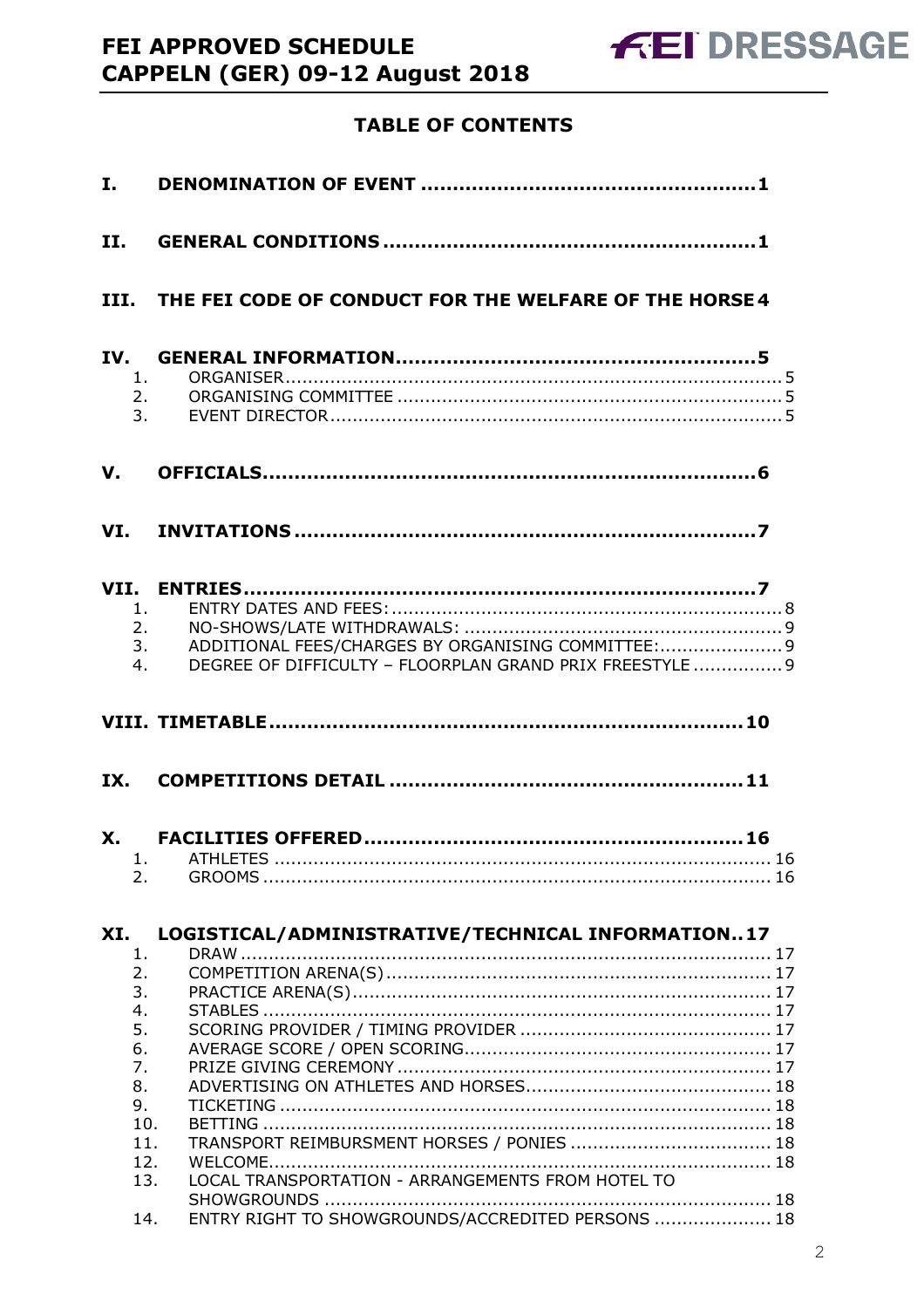# **FEI APPROVED SCHEDULE** CAPPELN (GER) 09-12 August 2018

| 4. |  |
|----|--|
| 5. |  |
|    |  |

| 7. | VENUE ARRIVAL INFORMATION & FITNESS TO COMPETE  21     |  |
|----|--------------------------------------------------------|--|
| 8. | EQUINE ANTI-DOPING AND CONTROLLED MEDICATION PROGRAMME |  |
|    |                                                        |  |

#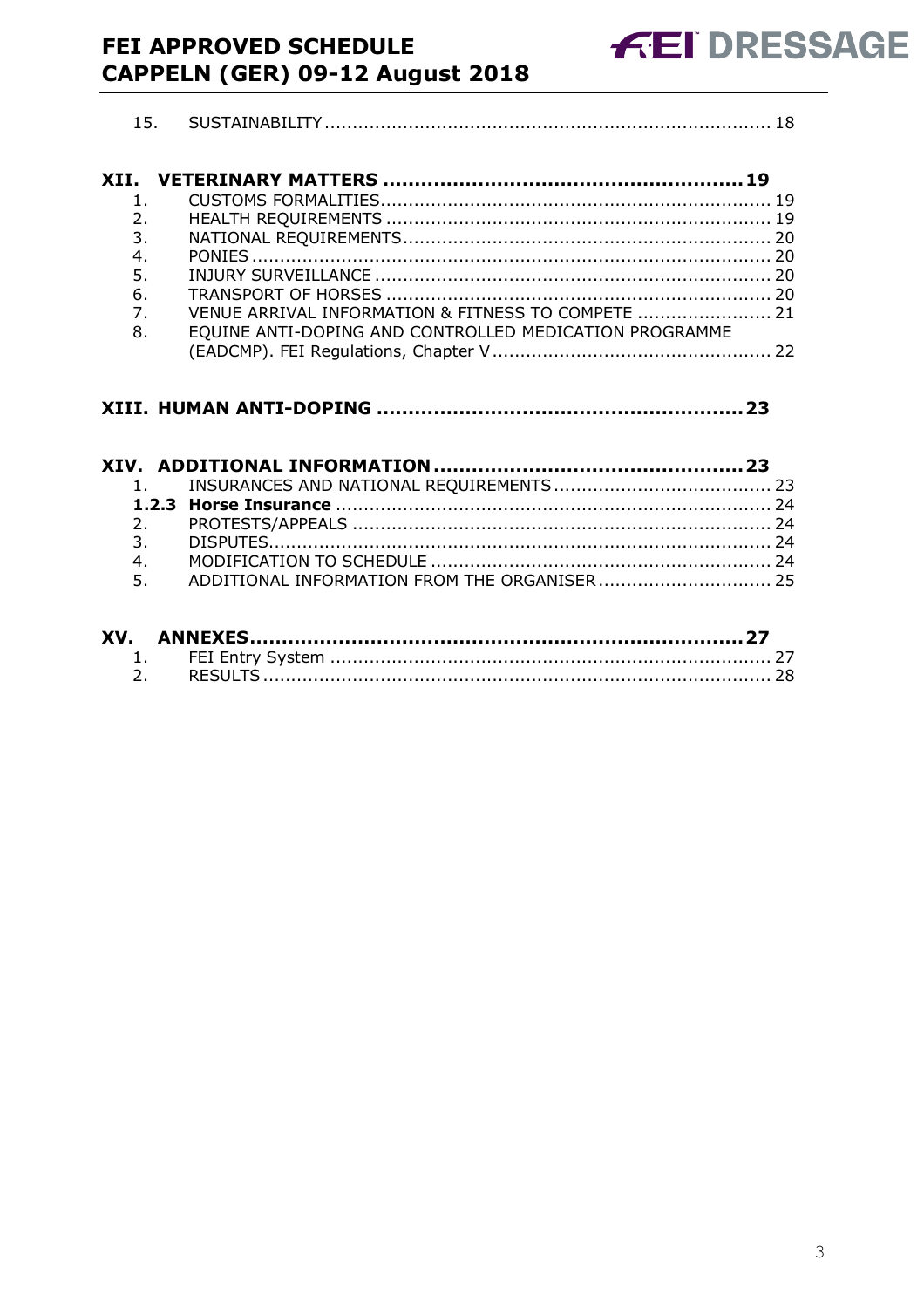# **III. THE FEI CODE OF CONDUCT FOR THE WELFARE OF THE HORSE**

The Fédération Equestre Internationale (FEI) expects all those involved in international equestrian sport to adhere to the FEI's Code of Conduct and to acknowledge and accept that at all times the welfare of the horse must be paramount and must never be subordinated to competitive or commercial influences.

- 1. At all stages during the preparation and training of competition horses, welfare must take precedence over all other demands. This includes good horse management, training methods, farriery and tack, and transportation.
- 2. Horses and athletes must be fit, competent and in good health before they are allowed to compete. This encompasses medication use, surgical procedures that threaten welfare or safety, pregnancy in mares and the misuse of aids.
- 3. Events must not prejudice horse welfare. This involves paying careful attention to the competition areas, ground surfaces, weather conditions, stabling, site safety and fitness of the horse for onward travel after the event.
- 4. Every effort must be made to ensure that horses receive proper attention after they have competed and that they are treated humanely when their competition careers are over. This covers proper veterinary care, competition injuries, euthanasia and retirement.
- 5. The FEI urges all involved with the sport to attain the highest levels of education in their areas of expertise.

A full copy of this Code can be obtained from the Fédération Equestre Internationale, Chemin de la Joliette 8, CH-1006 Lausanne, Switzerland. Telephone: +41 21 310 47 47. The Code is available in English. The Code is also available on the FEI's website: http://inside.fei.org/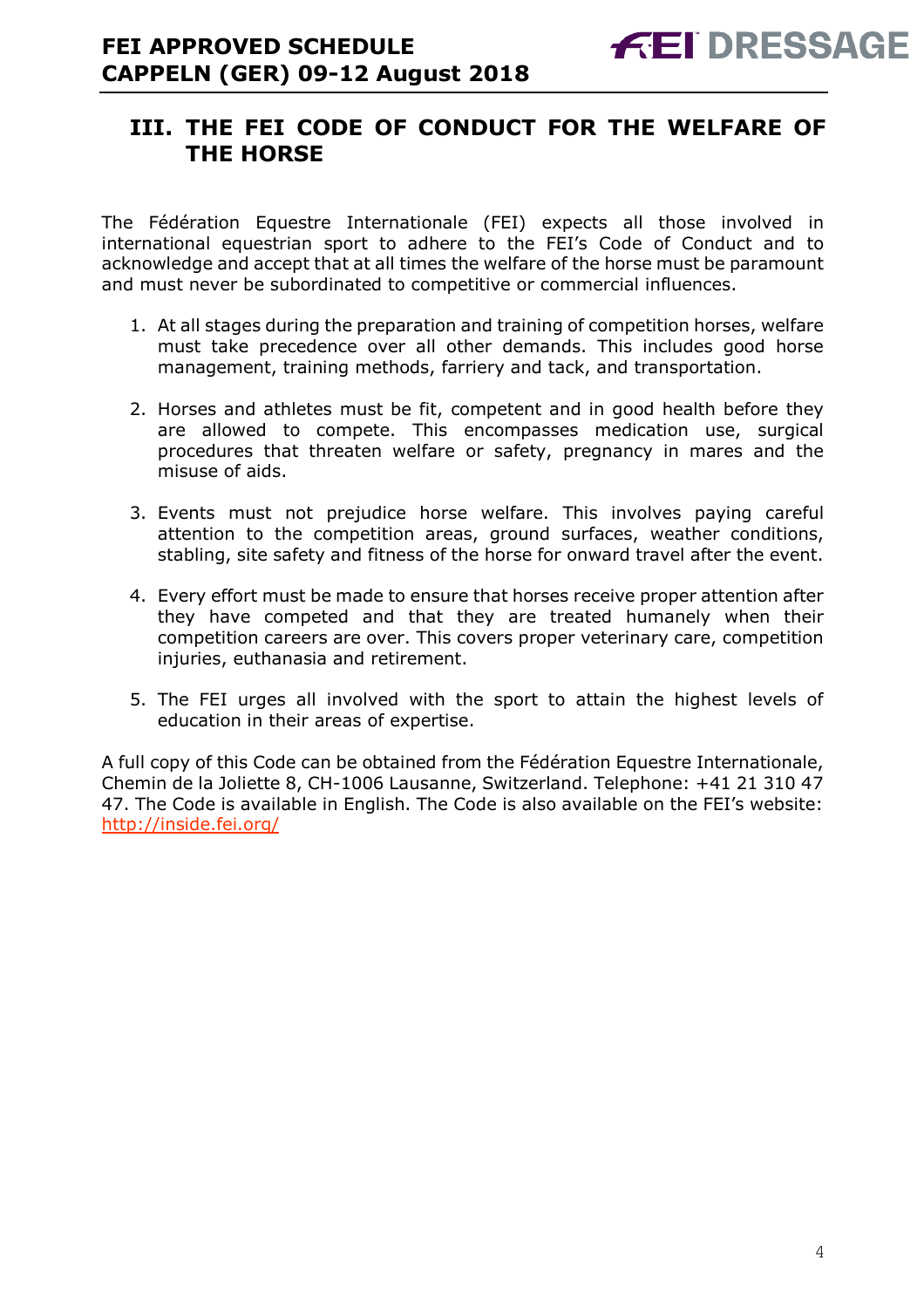

# **IV. GENERAL INFORMATION**

# **1.ORGANISER**

| Name:      | Reit- und Fahrverein Cappeln e.V. |
|------------|-----------------------------------|
| Address:   | Macrostr. 1, 49692 Cappeln        |
| Telephone: | +494478953905                     |
| Email:     | info@gestuet-vorwerk.de           |
| Website:   | www.gestuet-vorwerk.de            |

# Contact Details Show Ground:

| Address:                | Macrostr. 4, 49692 Cappeln             |
|-------------------------|----------------------------------------|
| Telephone:              | +494478953905                          |
| <b>GPS Coordinates:</b> | Latitude: 52.80858, Longitude: 8.13017 |

# Accessibility Details:

| Arrival by road:  | direction of Emstek       | Motorway A 1, exit Cloppenburg, onto B69/B 72 in the                |  |     |         |  |
|-------------------|---------------------------|---------------------------------------------------------------------|--|-----|---------|--|
| Arrival by train: | Cloppenburg Train Station |                                                                     |  |     |         |  |
| Arrival by plane: |                           | Airport Bremen (appox. 66 km)<br>Muenster/Osnabrueck approx. 100 km |  | and | airport |  |

## **2.ORGANISING COMMITTEE**

President of the event: Elisabeth Max-Theurer Show Secretary: Hippodata Press Officer: Dr. Tanja Becker

## **3.EVENT DIRECTOR**

| Name:      | <b>Thomas Baur</b>             |
|------------|--------------------------------|
| Address:   | Scarrastr. 26a, 68307 Mannheim |
| Telephone: | +491713311267                  |
| Mobile:    | +491713311267                  |
| Email:     | acm.baur@t-online.de           |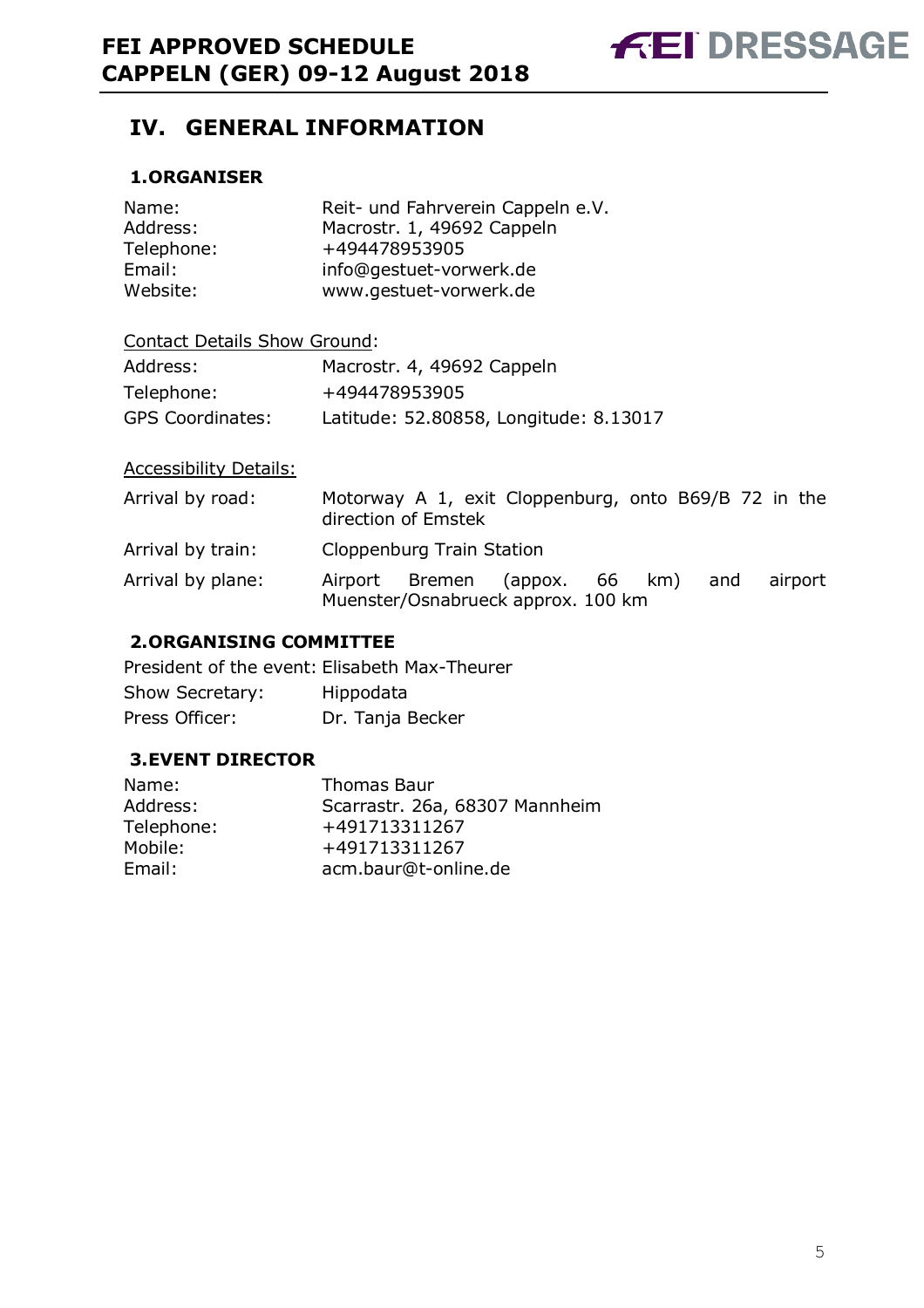

# **V. OFFICIALS**

| Ref.           | Panel                                                     | <b>Function</b>                                                  | <b>FEI ID</b> | <b>Name</b>                                      | <b>NF</b>  | Level          | <b>Contact Email</b>            |
|----------------|-----------------------------------------------------------|------------------------------------------------------------------|---------------|--------------------------------------------------|------------|----------------|---------------------------------|
|                |                                                           | Ground Jury President                                            | 10053735      | Dr. Evi Eisenhardt                               | <b>GER</b> | $5*/YH$        | evi.eisenhardt@online.de        |
|                |                                                           | Ground Jury Member                                               | 10049290      | Kurt Christensen                                 | <b>DEN</b> | $4*/YH$        |                                 |
| 1              |                                                           | Ground Jury Member                                               | 10135389      | Alice Schwab                                     | <b>AUT</b> | $4*$           |                                 |
|                | Ground Jury                                               | Ground Jury Member                                               | 10049955      | Dr. Dietrich Plewa                               | <b>GER</b> | $5*/YH$        |                                 |
|                |                                                           | Ground Jury Member                                               | 10049012      | <b>Susan Hoevenaars</b>                          | <b>AUS</b> | <b>5/YH</b>    |                                 |
|                |                                                           | Foreign Judge                                                    | 10051721      | Annette Fransen Iacobaeus                        | <b>SWE</b> | $5*/YH$        | annette.marsvinsholm@hotmail.se |
| $\overline{2}$ | Foreign Technical Delegate                                | Foreign Technical Delegate                                       |               |                                                  |            |                |                                 |
| 3              | Appeal Committee                                          | Appeal Committee                                                 |               |                                                  |            |                |                                 |
| 4              | Chief Steward                                             | <b>Chief Steward</b>                                             | 10093345      | Ulrike Zobel                                     | <b>GER</b> | 2              |                                 |
|                |                                                           | <b>Assistant Steward</b>                                         | 10060654      | Nina Krasny                                      | <b>AUT</b> | 2              |                                 |
| 5              | <b>Assistant Stewards</b>                                 | <b>Assistant Steward</b>                                         | 10083369      | Petra Choc                                       | <b>AUT</b> | $\overline{2}$ |                                 |
|                |                                                           | Assistant Steward                                                | 10050722      | <b>Helmut Fassl</b>                              | <b>AUT</b> | 2              |                                 |
| 6              | FEI Veterinary Delegate                                   | Veterinary Delegate                                              | 10050603      | Dr. Constanze Zach                               | <b>AUT</b> |                | Constanze.zach@chello.at        |
| 7              | Veterinary Services<br>Manager / Treating<br>Veterinarian | Veterinary Services Manager /<br>Permitted Treating Veterinarian | 10086680      | Franziska Kremer                                 | <b>GER</b> |                | fkremer@tierklinik-luesche.de   |
| 8              | Doctor/Medical Service                                    | Doctor/Medical Service                                           |               | Elke von der Woesten<br><b>DLRG Quakenbrueck</b> | <b>GER</b> |                | +495431907358                   |
| 9              | Farrier                                                   | Farrier                                                          |               | Josef Frech                                      | <b>AUT</b> |                | +436642838383                   |
| 10             | NF Delegate                                               | NF Delegate                                                      |               | Dr. Evi Eisenhardt                               | <b>GER</b> |                |                                 |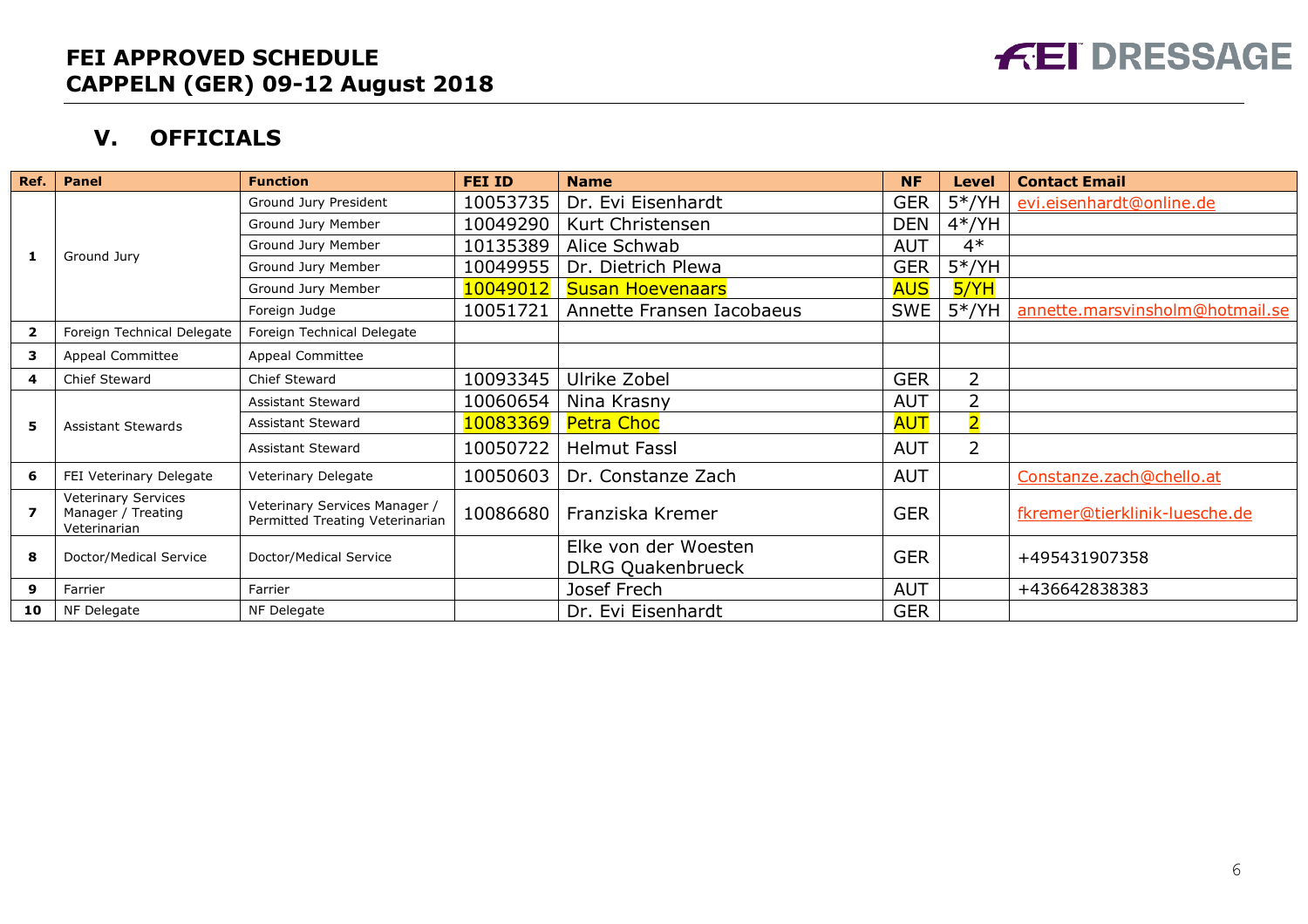

# **VI. INVITATIONS**

| Number of NFs invited:        | 12                                                                                           |
|-------------------------------|----------------------------------------------------------------------------------------------|
| State which NFs are invited:  |                                                                                              |
|                               | AUT/CAN/DEN/FRA/GBR/GER/HUN/IRL/LUX/NED/<br>POL//USA                                         |
| <b>Reserve NFs:</b>           | <b>BEL/ESP/RUS</b>                                                                           |
| Total Number of athletes:     | min. 22, the max. number is determined by max.<br>number of athletes (40) per judge per day. |
| Number of home athletes:      | min. 7 (acc. to special handicap agreed upon with                                            |
|                               | the GER NF.                                                                                  |
| Number of athletes per NF:    | min. 1 per NF                                                                                |
| Number of FEI Wild Cards:     | $CDI4*1$                                                                                     |
| Number of OC Wild Cards:      | $CDI4*2$                                                                                     |
| Number of horses per athlete: | $CDI4*: 2$ horses                                                                            |
|                               | $CDI1*: 2$ horses                                                                            |
|                               | CDIYH: 4 horses (2 per age group)                                                            |

Athletes are invited by the Organiser through their NF.

One (1) groom per athlete.

# **VII. ENTRIES**

- You must use the FEI Entry System for all categories of this Event: https://entry.fei.org
- You will find additional documentation on: https://inside.fei.org/fei/your-role/nfs/entry-system-dressage
- All Athletes and Horses participating in any International Competition must be registered with the FEI.
- Athletes and/or Horses present at the Event without having been entered through the FEI's Online Entry System will automatically be disqualified unless compelling circumstances warrant otherwise.
- German Athletes have to enter through the German Entry System NeOn! Entries of German Athletes will then be uploaded into the FEI Online Entry System!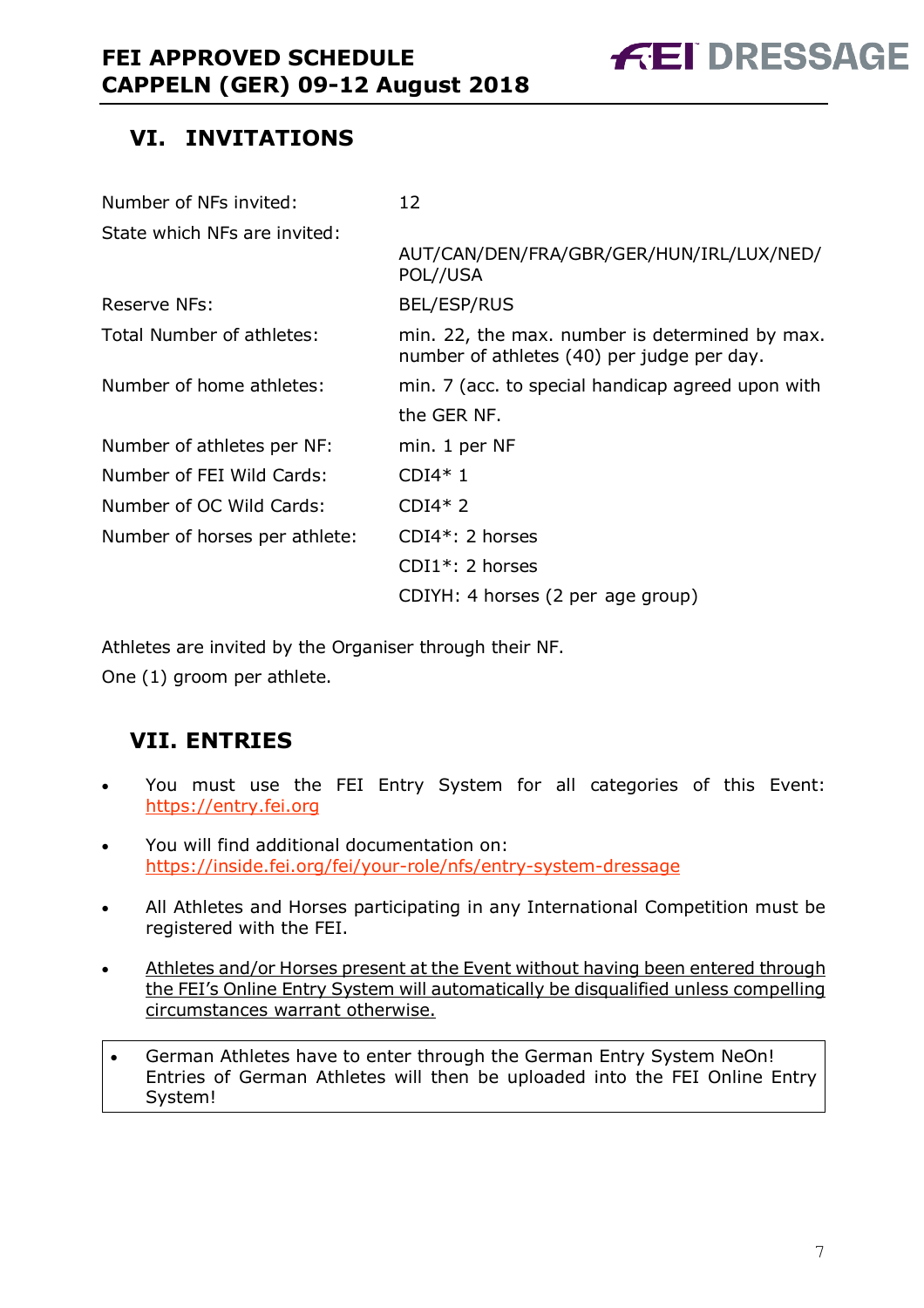# **1.ENTRY DATES AND FEES:**

#### **Deadlines for entries**

| Definite Entries: | 24/07/2018 |
|-------------------|------------|
|-------------------|------------|

Last date for substitutions: 09/08/2018

Entries have to be in accordance with art 423 of the Dressage Rules and art 116 of the General Regulations.

| <b>Entry fee per horse:</b> | CDI4* EUR 480.--/CDIYH and CDI1* EUR 300.-- |
|-----------------------------|---------------------------------------------|
| Stabling fee per horse:     | incl. in the entry fee                      |
| VAT:                        | n/a                                         |
| Total fee per horse:        | CDI4* EUR 480.--/CDIYH and CDI1* EUR 300.-- |

Entry fee, fee for power supply (if ordered) of German Athletes will be subject to direct debit through the German online system NeOn.

Foreign Athletes are asked to transfer entry fee and fee for power supply (if ordered) by closing date of entries to the following account:

Account holder: Reit- und Fahrverein Cappeln e.V. Bank: Raiffeisenbank Garrel IBAN: DE11280691280014218203 BIC: GENODEF1GRR

EADCMP fee, manure disposal , costs for forage etc. (see "ADDITIONAL FEES/CHARGES BY OC") will be invoiced in addition on site.

Contact details: Name: Thomas Baur Telephone: +491713311267 Email: acm.baur@t-online.de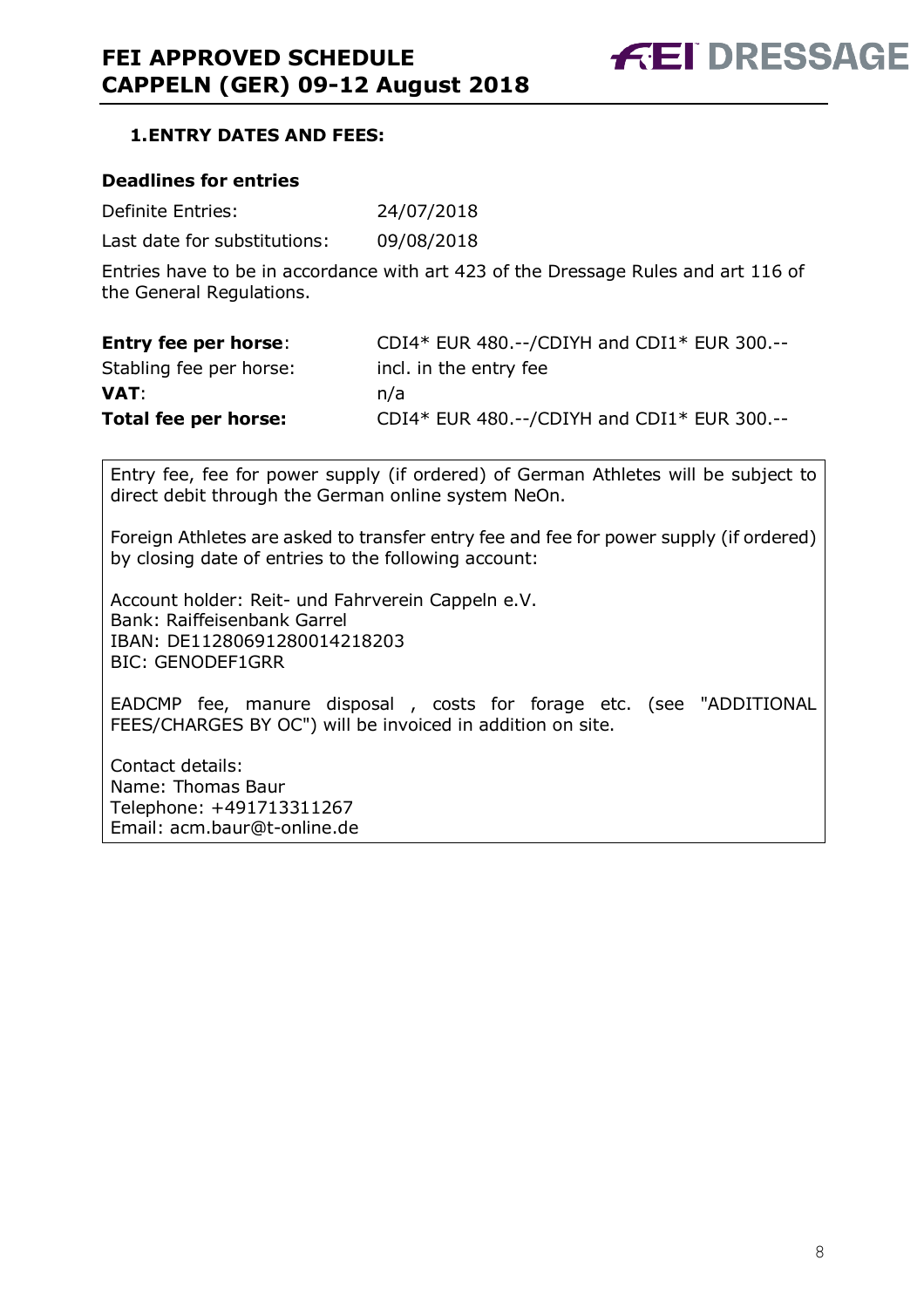

#### **2.NO-SHOWS/LATE WITHDRAWALS:**

**NB :** In the case of withdrawals after the date of definite entries or no-shows the athlete or the respective NF will be held liable to reimburse the Organiser for the actual financial loss incurred by the Organiser (i.e. stabling and hotel expenses) as a result of the late withdrawal or no-show.

Amount charged: CDI4\* EUR 480.--/CDIYH and CDI1\* EUR 300.-- per horse

## **3.ADDITIONAL FEES/CHARGES BY ORGANISING COMMITTEE:**

All other fees must be listed hereunder with the details of the amounts to be charged and approved by the FEI. Only fees approved by the FEI and listed in the approved Schedule can be charged by the Organiser.

EADCMP Fee:

Included in compulsory entry fee  $\Box$  Not included in compulsory entry fee  $\boxtimes$ 

Lower Level Events (CIMs) CHF 18 per horse per event (For definition of CIMs see Appendix E of the FEI General Regulations) Higher Level Events CHF 25 per horse per event (All other events not defined as CIM)

| Electricity:            | EUR 50,00 per charge              |
|-------------------------|-----------------------------------|
| Manure disposal:        | EUR 40,00 per box                 |
| Hay:                    | EUR 8,00 per bale                 |
| Straw:                  | EUR 7,00 per bale                 |
| Shavings:               | EUR 15,00 per bale                |
| Other (please specify): |                                   |
| <b>Additional box:</b>  | <b>NoTraining Horse permitted</b> |
| Tack box:               | EUR 200,00 per box                |
| Health papers:          | EUR 40,00 per document issued     |
| <b>EADCMP</b> fee:      |                                   |
| $CDI4*$ :               | CHF 25,00                         |
| CDI1*/CDIYH:            | CHF 18,00                         |

## **All aforementioned amounts are including VAT**

VAT Number of the Organiser: DE199351417

## **4. DEGREE OF DIFFICULTY – FLOORPLAN GRAND PRIX FREESTYLE**

 $\Box$  DoD will be used.  $\boxtimes$  DoD will not be used.  $\Box$  Not Applicable.

Athletes are required to login using their own credentials on to http://dressagefreestyle.fei.org to create or assign their Grand Prix Freestyle floorplan at the latest 2 hours prior to:

 $\Box$  the horse inspection.

 $\Box$  the draw of the Grand Prix.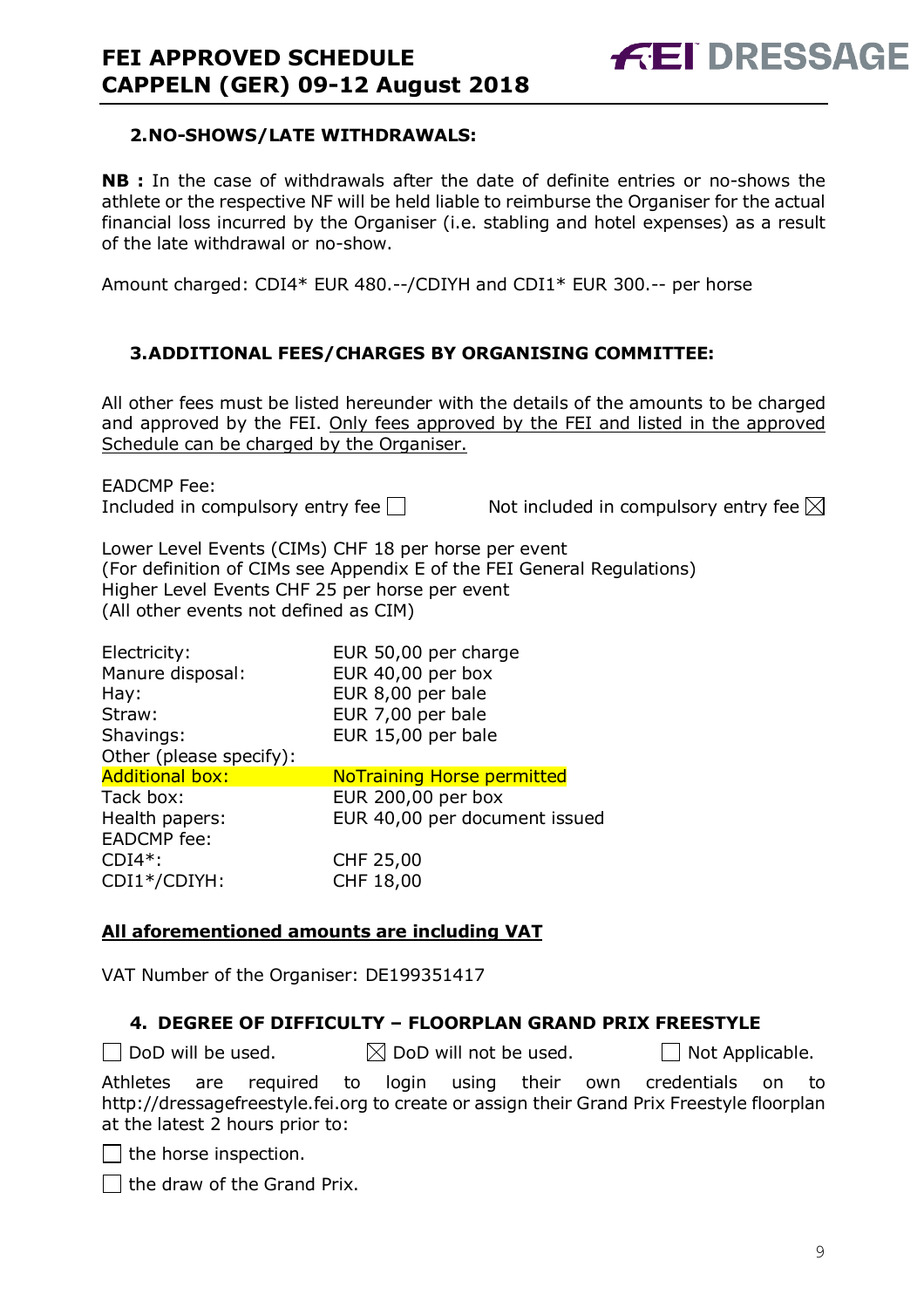# **VIII. TIMETABLE**

# **Competitions must not start before 08:00 h and must not finish after 23:00 h unless prior approval is granted by the FEI.**

|                                       | Day      | <b>Date</b> | <b>Time</b>                                 |
|---------------------------------------|----------|-------------|---------------------------------------------|
| • Opening of stables:                 | Tuesday  | 07/08/2018  | 14.00 h                                     |
| • Horse Inspection CDI4*/CDI1*/CDUYH: | Thursday | 09/08/2018  | 16.00 h                                     |
| • Declaration of Starters             |          | inspection. | Not later than one (1) hour after the horse |
| $\bullet$ Draw:                       |          |             |                                             |
| Comp. 1/2/7/9/10/13                   | Thursday | 09/08/2018  | 17.30 h                                     |
| Comp. 3/4/5/11/14                     | Friday   | 10/08/2018  | 18.00 h                                     |
| Comp. 6/8/12                          | Saturday | 11/08/2018  | 18.00 h                                     |

| <b>Competitions CDI4*:</b>   | Day      | <b>Date</b> | Time              | <b>Prize Money</b> |
|------------------------------|----------|-------------|-------------------|--------------------|
| 7. FEI Intermediate A        | Friday   | 10/08/2018  | Not before 8.00 h | <b>EUR 1.000</b>   |
| 8. FEI Intermediate II       | Sunday   | 12/08/2018  | Not before 8.00 h | <b>EUR 1.500</b>   |
| 9. FEI GP for GPFS           | Friday   | 10/08/2018  | Not before 8.00 h | <b>EUR 7.000</b>   |
| 10. FEI GP for GPS           | Friday   | 10/08/2018  | Not before 8.00 h | <b>EUR 7.000</b>   |
| 11. FEI Grand Prix Freestyle | Saturday | 11/08/2018  | Not before 8.00 h | <b>EUR 10.000</b>  |
| 12. FEI Grand Prix Special   | Sunday   | 12/08/2018  | Not before 8.00 h | EUR 10.000         |
| Total Prize Money            |          |             |                   | EUR 36.500         |

| <b>Competitions CDI1*:</b> | Dav      | <b>Date</b> | <b>Time</b>       | <b>Prize Money</b> |
|----------------------------|----------|-------------|-------------------|--------------------|
| 5. FEI Prix St. Georges    | Saturday | 11/08/2018  | Not before 8.00 h | EUR 1.000          |
| 6. FEI Intermediate I      | Sunday   | 12/08/2018  | Not before 8.00 h | EUR 1.000          |
| <b>Total Prize Money</b>   |          |             |                   | <b>EUR 2.000</b>   |

| <b>Competitions CDIYH:</b>   | <b>Day</b>    | <b>Date</b> | <b>Time</b>       | <b>Prize Money</b> |
|------------------------------|---------------|-------------|-------------------|--------------------|
| 1. FEI 6yo. Preliminary Test | Friday        | 10/08/2018  | Not before 8.00 h | <b>EUR 200</b>     |
| 2. FEI 7yo Preliminary Test  | Friday        | 10/08/2018  | Not before 8.00 h | <b>EUR 300</b>     |
| 3. FEI 6yo. Final Test       | Saturday      | 11/08/2018  | Not before 8.00 h | <b>EUR 200</b>     |
| 4. FEI 7yo. Final test       | Saturday      | 11/08/2018  | Not before 8.00 h | <b>EUR 300</b>     |
| 13. FEI 5yo. Prel. Test      | <b>Friday</b> | 10/08/2018  | Not before 8.00.h | <b>EUR 200</b>     |
| 14. FEI 5yo. Final Test      | Saturday      | 11/08/2018  | Not before 8.00h  | <b>EUR 200</b>     |
| <b>Total Prize Money</b>     |               |             |                   | <b>EUR 1.400</b>   |

# **GENERAL CLASSIFICATION AT THE END OF THE COMPETITIONS:**

| Leading athlete award - | N/A |
|-------------------------|-----|
| Best foreign athlete -  | N/A |
| Best home athlete -     | N/A |
| Team awards -           | N/A |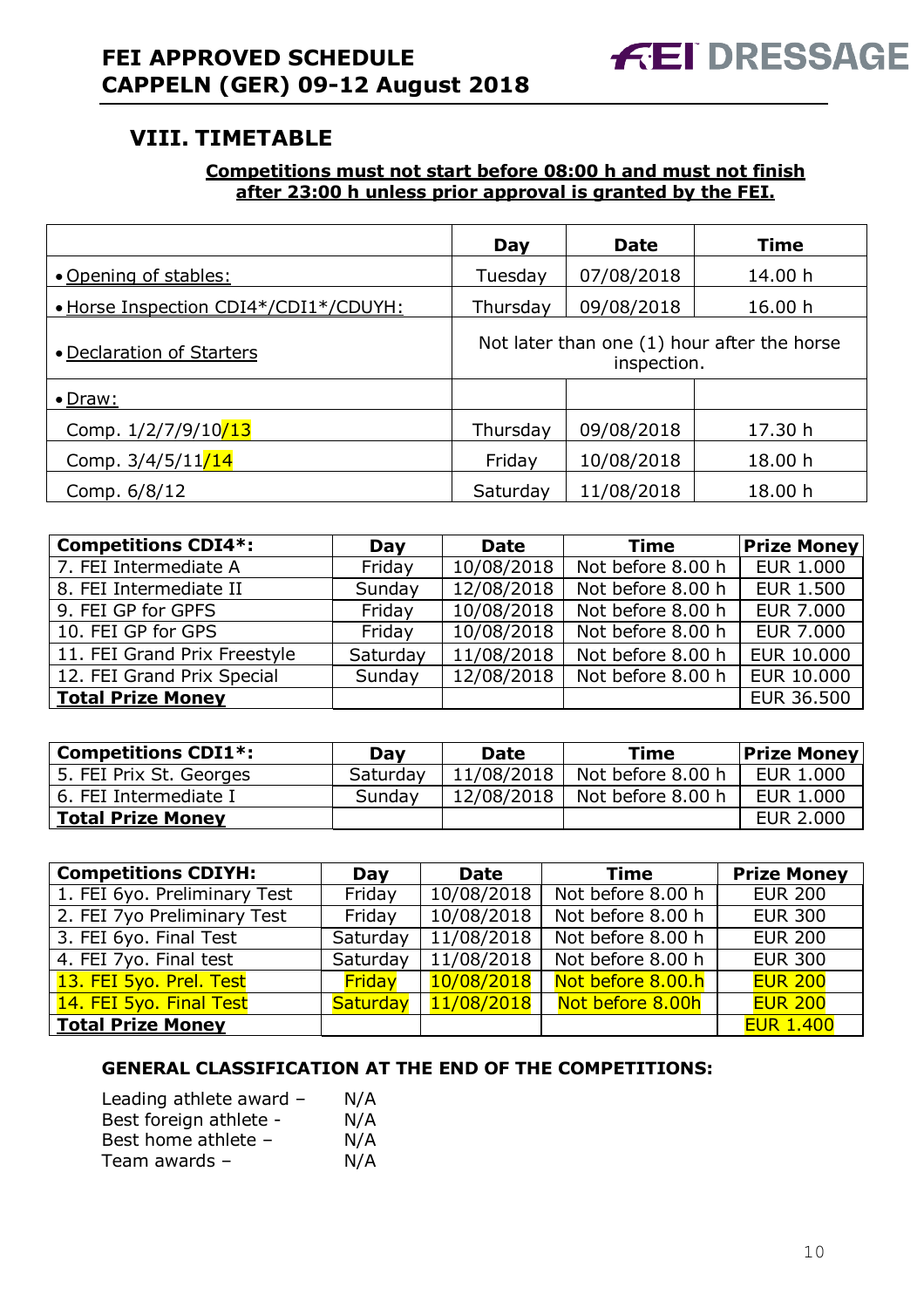

# **IX. COMPETITIONS DETAIL**

**FIRST DAY: Friday DATE: 10/08/2018**

# **COMPETITION No 1 – CDIYH**

## **Dressage Competition for Young Horses - 6 year old horses -**

| Test:                                                                | FEI preliminary test $-6$ year old horses (Edition<br>2004, updated 2017) – to be ridden from memory |
|----------------------------------------------------------------------|------------------------------------------------------------------------------------------------------|
| Number of horses per athlete: 2                                      |                                                                                                      |
| Starting order:                                                      | by draw acc. to Art. 425.2; ordinary draw                                                            |
| Prize money:                                                         | <b>EUR 200</b>                                                                                       |
| Breakdown:                                                           | 50/40/35/30/25/20                                                                                    |
| If more Athletes are placed the next receive: $\epsilon$ 20,00 each. |                                                                                                      |

\* \* \* \* \* \* \* \* \* \*

# **COMPETITION No 2 – CDIYH**

# **Dressage Competition for Young Horses - 7 year old horses -**

| Test:                                                                | FEI preliminary test $-7$ year old horses (Edition<br>2016, updated 2018) - to be ridden from memory |
|----------------------------------------------------------------------|------------------------------------------------------------------------------------------------------|
| Number of horses per athlete: 2                                      |                                                                                                      |
| Starting order:                                                      | by draw acc. to Art. 425.2; ordinary draw                                                            |
| Prize money:                                                         | <b>EUR 300</b>                                                                                       |
| Breakdown:                                                           | 75/60/55/45/35/30                                                                                    |
| If more Athletes are placed the next receive: $\epsilon$ 25,00 each. |                                                                                                      |
|                                                                      | * * * * * * * * * * *                                                                                |

**COMPETITION No 7 – CDI4\***

## **FEI Intermediate A (Medium Tour)**

| Test:                                                                | FEI Intermediate A (Edition 2015) update 2018 - to<br>be ridden from memory |
|----------------------------------------------------------------------|-----------------------------------------------------------------------------|
| Number of horses per athlete: 2                                      |                                                                             |
| Starting order:                                                      | by draw acc. to Art. 425.2; ordinary draw                                   |
| Prize money:                                                         | EUR 1.000                                                                   |
| Breakdown:                                                           | 300/250/200/150/100                                                         |
| If more Athletes are placed the next receive: $\epsilon$ 50,00 each. |                                                                             |

\* \* \* \* \* \* \* \* \* \*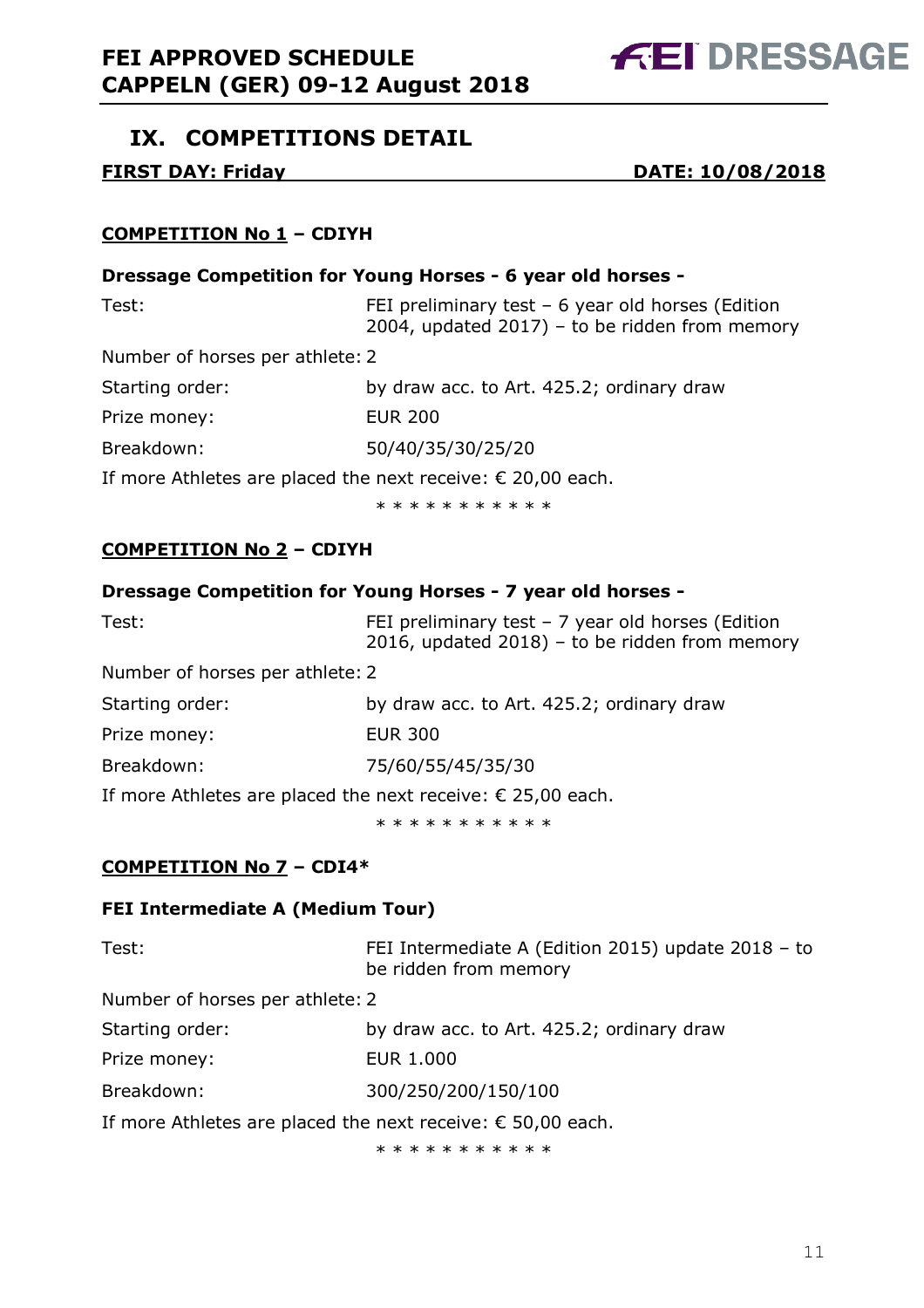

# **COMPETITION No 9 – CDI4\***

# **FEI Grand Prix**-**Qualification for Grand Prix Freestyle (Competition 11)**

| Test:                                                                | FEI Grand Prix (Edition 2009, revision 2014) update<br>2018 - to be ridden from memory                                       |
|----------------------------------------------------------------------|------------------------------------------------------------------------------------------------------------------------------|
| Number of horses per athlete: 2                                      |                                                                                                                              |
| Starting order:                                                      | by draw acc. to $425.2.1.b$ ; in groups of five $(5)$ -<br>conducted in reverse order of the World Dressage<br>Ranking List. |
| Prize money:                                                         | <b>EUR 7.000</b>                                                                                                             |
| Breakdown:                                                           | 2100/1600/1100/800/500/400/300/200                                                                                           |
| If more Athletes are placed the next receive: $\epsilon$ 90,00 each. |                                                                                                                              |

\* \* \* \* \* \* \* \* \* \* \*

## **COMPETITION No 10 – CDI4\***

#### **FEI Grand Prix**-**Qualification for Grand Prix Special (Competition 12)**

| Test:                                                                | FEI Grand Prix (Edition 2009, revision 2014) update<br>2018 - to be ridden from memory                                       |
|----------------------------------------------------------------------|------------------------------------------------------------------------------------------------------------------------------|
| Number of horses per athlete: 2                                      |                                                                                                                              |
| Starting order:                                                      | by draw acc. to $425.2.1.b$ ; in groups of five $(5)$ -<br>conducted in reverse order of the World Dressage<br>Ranking List. |
| Prize money:                                                         | <b>EUR 7.000</b>                                                                                                             |
| Breakdown:                                                           | 2100/1600/1100/800/500/400/300/200                                                                                           |
| If more Athletes are placed the next receive: $\epsilon$ 90,00 each. |                                                                                                                              |

\* \* \* \* \* \* \* \* \* \* \*

# **COMPETITION No 13 – CDIYH**

| <b>Dressage Competition for Young Horses - 5 year old horses -</b> |                                                                                                          |  |
|--------------------------------------------------------------------|----------------------------------------------------------------------------------------------------------|--|
| Test:                                                              | FEI preliminary test $-$ 5 year old horses (Edition<br>$2004$ , updated 2017) – to be ridden from memory |  |
| Number of horses per athlete: 2                                    |                                                                                                          |  |
| <b>Starting order:</b>                                             | by draw acc. to Art. 425.2; ordinary draw                                                                |  |
| <b>Prize money:</b>                                                | <b>EUR 200</b>                                                                                           |  |
| Breakdown:                                                         | 50/40/35/30/25/20                                                                                        |  |
|                                                                    | If more Athletes are placed the next receive: $\epsilon$ 20,00 each.                                     |  |
|                                                                    | * * * * * * * * * * *                                                                                    |  |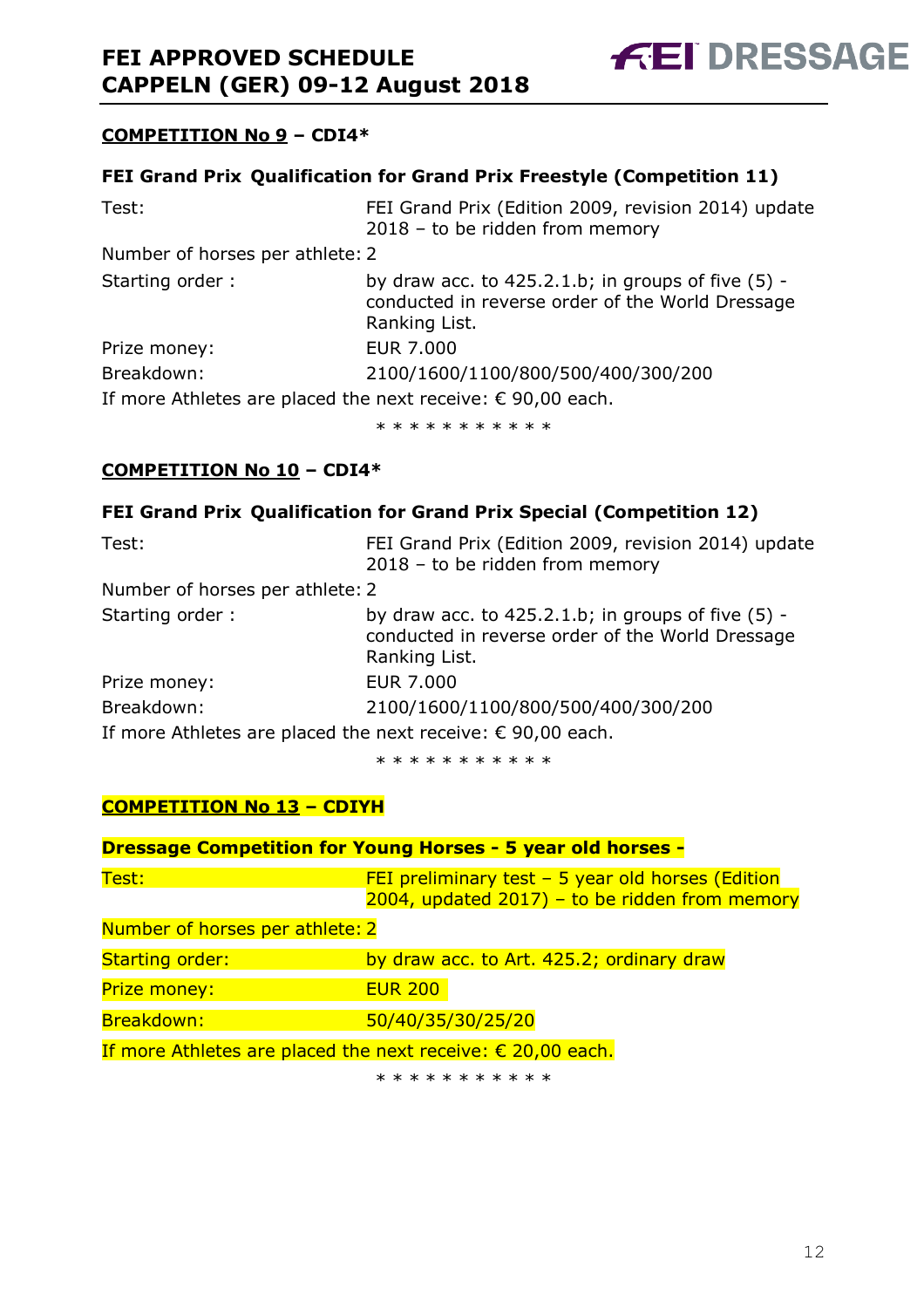# **FEI APPROVED SCHEDULE CAPPELN (GER) 09-12 August 2018**



# **SECOND DAY: Saturday DATE: 11/08/2018**

## **COMPETITION No 3 – CDIYH**

| Dressage Competition for Young Horses - 6 year old horses - |                                                                                                 |
|-------------------------------------------------------------|-------------------------------------------------------------------------------------------------|
| Test:                                                       | FEI Final test - 6year old horses (Edition 2004,<br>updated $2017$ ) – to be ridden from memory |
| Number of horses per athlete: 2                             |                                                                                                 |
| Open to:                                                    | all athlete/horse combinations from competition 1                                               |
| Starting order:                                             | by draw acc. to Art. 425.2; ordinary draw                                                       |
| Prize money:                                                | <b>EUR 200</b>                                                                                  |
| Breakdown:                                                  | 50/40/35/30/25/20                                                                               |
|                                                             | If more Athletes are placed the next receive: $\epsilon$ 20,00 each.                            |
|                                                             | * * * * * * * * * * *                                                                           |

#### **COMPETITION No 4 – CDIYH**

| Dressage Competition for Young Horses - 7 year old horses - |  |  |
|-------------------------------------------------------------|--|--|
|-------------------------------------------------------------|--|--|

| Test:                                                                | FEI Final test - 7year old horses (Edition 2016,<br>updated $2018$ ) – to be ridden from memory |
|----------------------------------------------------------------------|-------------------------------------------------------------------------------------------------|
| Number of horses per athlete: 2                                      |                                                                                                 |
| Open to:                                                             | all athlete/horse combinations from competition 2                                               |
| Starting order:                                                      | by draw acc. to Art. 425.2; ordinary draw                                                       |
| Prize money:                                                         | <b>EUR 300</b>                                                                                  |
| Breakdown:                                                           | 75/60/55/45/35/30                                                                               |
| If more Athletes are placed the next receive: $\epsilon$ 25,00 each. |                                                                                                 |

\* \* \* \* \* \* \* \* \* \* \*

## **COMPETITION No 5 – CDI1\***

#### **FEI Prix St. Georges**

| Test:                                                                | FEI Prix St-Georges (Edition 2009) update 2018 - to<br>be ridden from memory |
|----------------------------------------------------------------------|------------------------------------------------------------------------------|
| Number of horses per athlete: 2                                      |                                                                              |
| Starting order:                                                      | by draw acc. to Art. 425.2; ordinary draw                                    |
| Prize money:                                                         | <b>EUR 1.000</b>                                                             |
| Breakdown:                                                           | 300/250/200/150/100                                                          |
| If more Athletes are placed the next receive: $\epsilon$ 50,00 each. |                                                                              |
|                                                                      | * * * * * * * * * * *                                                        |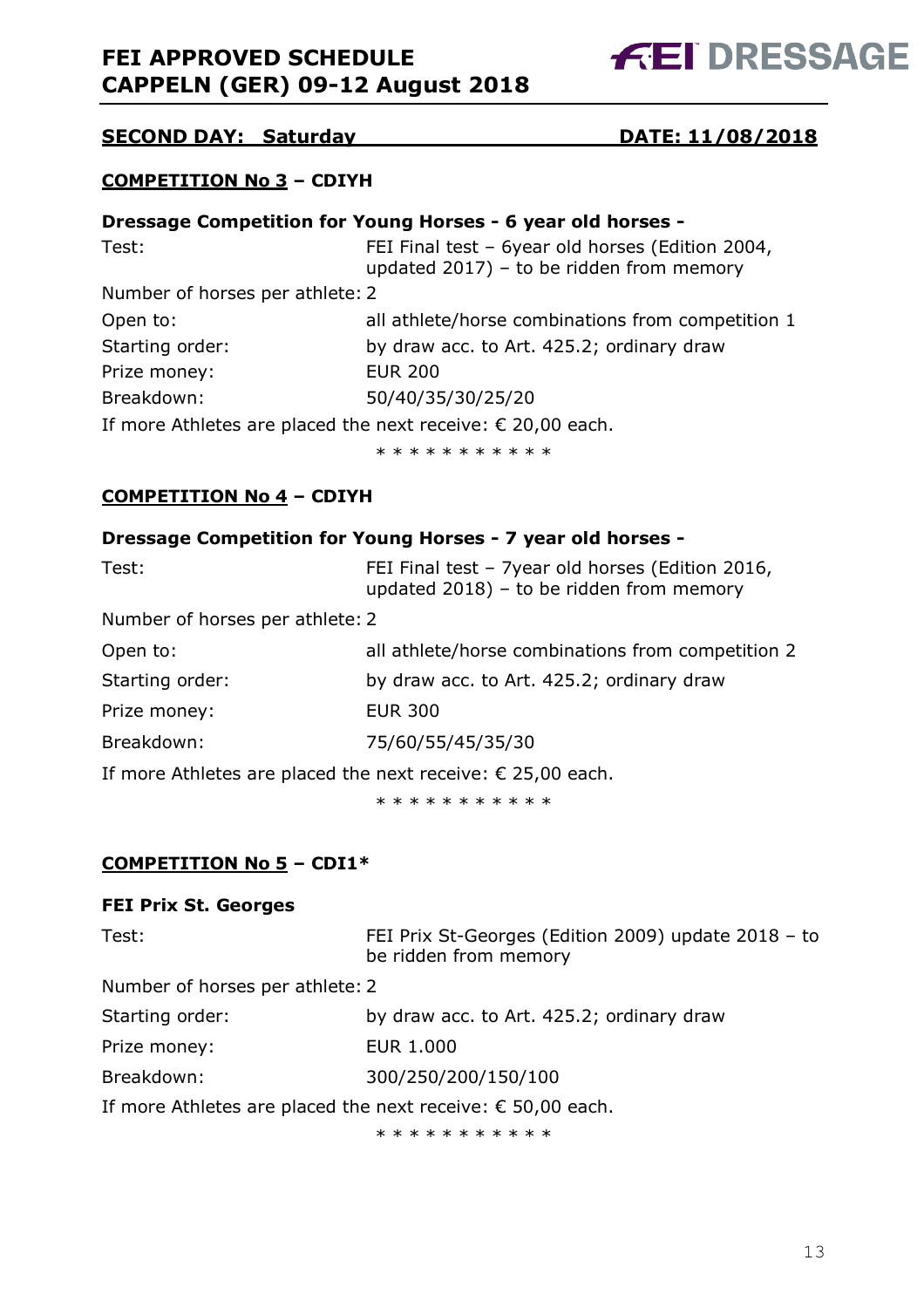

# **COMPETITION No 11 – CDI4\***

#### **FEI Grand Prix Freestyle**

| Test:                           | FEI Grand Prix Freestyle (Edition 1999, revision<br>2009) update 2017                                     |
|---------------------------------|-----------------------------------------------------------------------------------------------------------|
| Number of horses per athlete: 1 |                                                                                                           |
|                                 | Open to and compulsory for: the 12 best horse/rider combination who qualified<br>from competition No. 9   |
| Starting order:                 | by draw acc. to 425.5, in groups of 5 in reverse<br>order of the results from competition 9 (Grand Prix). |
| Prize money:                    | EUR 10,000                                                                                                |
| Breakdown:                      | 2500/2000/1500/1000/600/500/<br>400/400/300/300/250/250                                                   |
|                                 | * * * * * * * * * * *                                                                                     |

#### **COMPETITION No 14 – CDIYH**

| <b>Dressage Competition for Young Horses - 5 year old horses -</b>   |                                                                                              |
|----------------------------------------------------------------------|----------------------------------------------------------------------------------------------|
| Test:                                                                | FEI Final test - 5year old horses (Edition 2004,<br>updated 2017) - to be ridden from memory |
| Number of horses per athlete: 2                                      |                                                                                              |
| Open to:                                                             | all athlete/horse combinations from competition 1                                            |
| <b>Starting order:</b>                                               | by draw acc. to Art. 425.2; ordinary draw                                                    |
| <b>Prize money:</b>                                                  | <b>EUR 200</b>                                                                               |
| Breakdown:                                                           | 50/40/35/30/25/20                                                                            |
| If more Athletes are placed the next receive: $\epsilon$ 20,00 each. |                                                                                              |

\* \* \* \* \* \* \* \* \* \*

## **THIRD DAY: Sunday DATE: 12/08/2018**

## **COMPETITION No 6 – CDI1\***

## **FEI Intermediate I**

| Test:                                                                | FEI Intermediate I (Edition 2009) update 2018 - to<br>be ridden from memory |
|----------------------------------------------------------------------|-----------------------------------------------------------------------------|
| Number of horses per athlete: 2                                      |                                                                             |
| Open to:                                                             | all athlete/horse combinations from competition 5                           |
| Starting order:                                                      | by draw acc. to Art. 425.2; ordinary draw                                   |
| Prize money:                                                         | <b>EUR 1.000</b>                                                            |
| Breakdown:                                                           | 300/250/200/150/100                                                         |
| If more Athletes are placed the next receive: $\epsilon$ 50,00 each. |                                                                             |

\* \* \* \* \* \* \* \* \* \*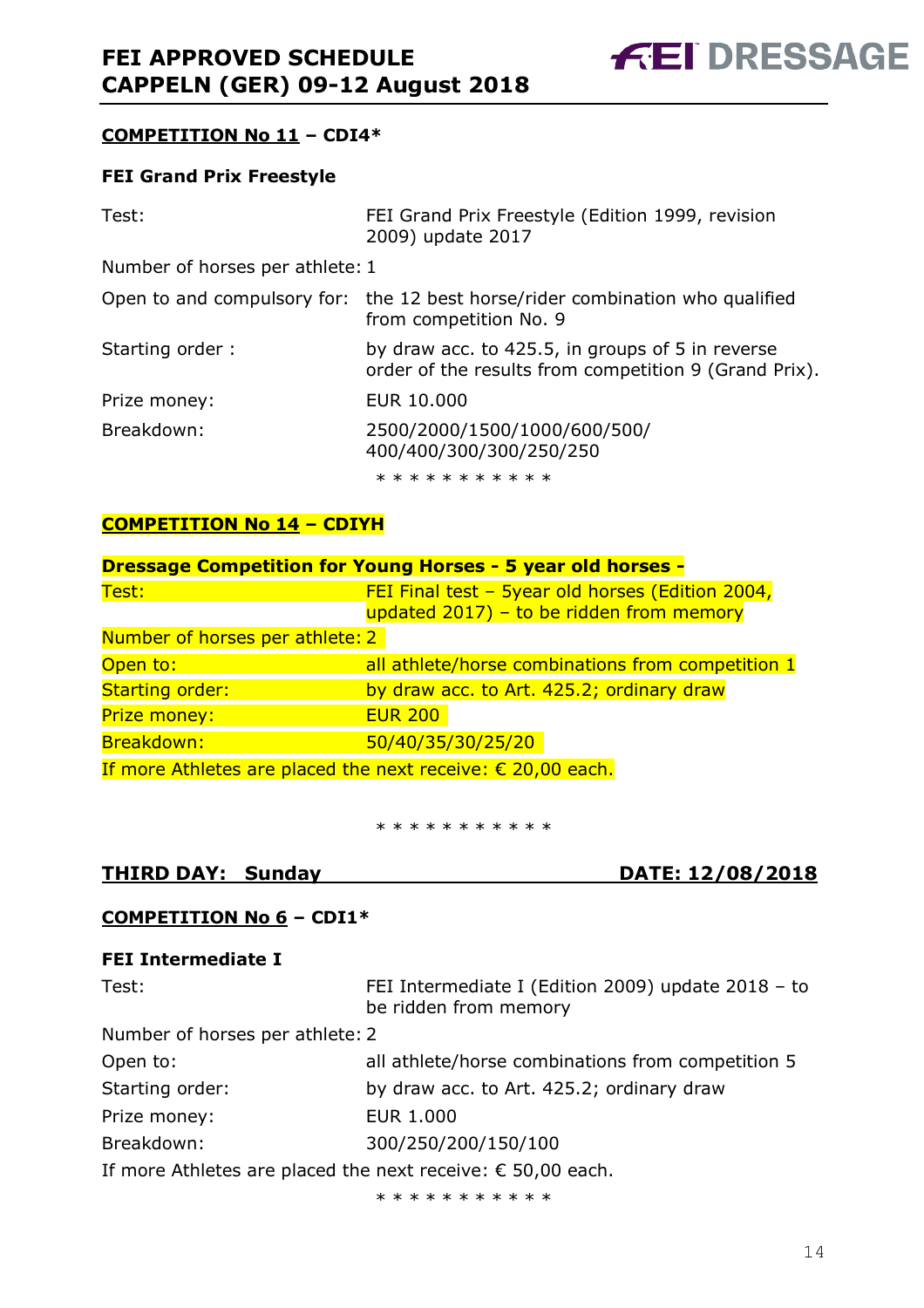

# **COMPETITION No 8 – CDI4\***

#### **FEI Intermediate II**

| Test:                                                                | FEI Intermediate II (Edition 2014) update 2018 - to<br>be ridden from memory |
|----------------------------------------------------------------------|------------------------------------------------------------------------------|
| Number of horses per athlete: 2                                      |                                                                              |
| Open to:                                                             | all athlete/horse combinations from competition 7                            |
| Starting order:                                                      | by draw acc. to Art. 425.2; ordinary draw                                    |
| Prize money:                                                         | <b>EUR 1.500</b>                                                             |
| Breakdown:                                                           | 500/400/300/200/100                                                          |
| If more Athletes are placed the next receive: $\epsilon$ 60,00 each. |                                                                              |

\* \* \* \* \* \* \* \* \* \*

#### **COMPETITION No 12 – CDI4\***

#### **FEI Grand Prix Special**-

| Test:                           | FEI Grand Prix Special (Edition 2009, revision 2014)<br>update $2018 -$ to be ridden from memory              |
|---------------------------------|---------------------------------------------------------------------------------------------------------------|
| Number of horses per athlete: 1 |                                                                                                               |
|                                 | Open to and compulsory for: the 12 best horse/rider combination who qualified<br>from competition No. 10      |
| Starting order:                 | by draw acc. to 425.4, in groups of 5 in reverse<br>order of the results from competition 10 (Grand<br>Prix). |
| Prize money:                    | EUR 10.000                                                                                                    |
| Breakdown:                      | 2500/2000/1500/1000/600/500/<br>400/400/300/300/250/250                                                       |
|                                 |                                                                                                               |

\* \* \* \* \* \* \* \* \* \* \*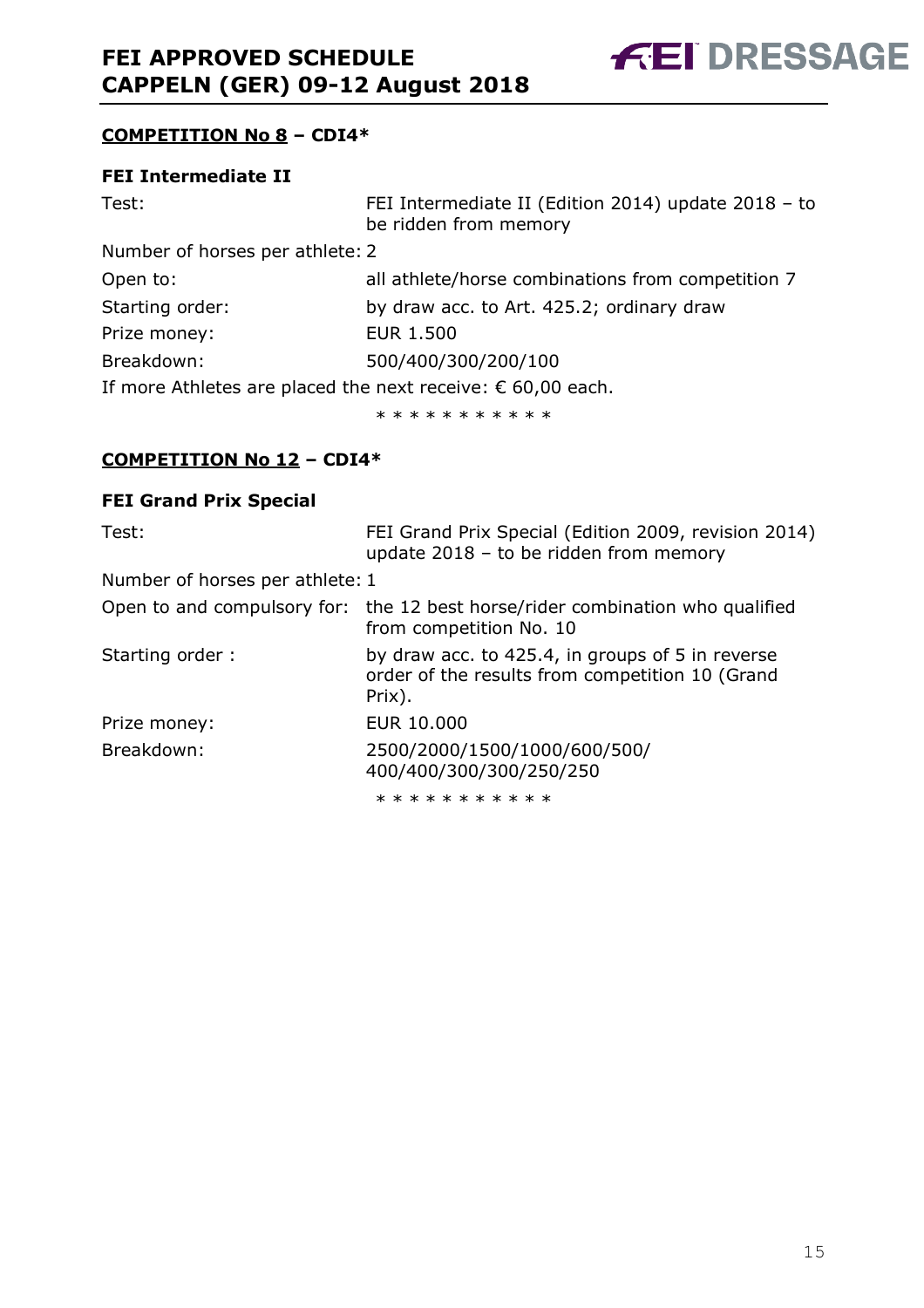

# **X. FACILITIES OFFERED**

# **1.ATHLETES**

#### **Accommodation**

Hotel: Tourist Information Nordkreis Vechta Address: info@nordkreis-vechta.de Telephone: +494441858612

Accommodation will be at the Athletes' own expense.

#### **Meals**

Meals from 09/08/2018 to 12/08/2018 will be made available on the show grounds at the Athletes' own expense.

## **2.GROOMS**

#### **Accommodation**

Requests for accommodation must be sent with entries. Accommodation will be at the Athletes' expense.

#### **Meals**

Meals from 09/08/2018 to 12/08/2018 will be made available on the show grounds at the Athletes' own expense.

**N.B.** Organiser's must provide proper sanitary conditions. The showering facilities should be sufficient for both male and female grooms with hot and cold water. Shower facilities as well as restrooms should at all times be in a state of cleanliness.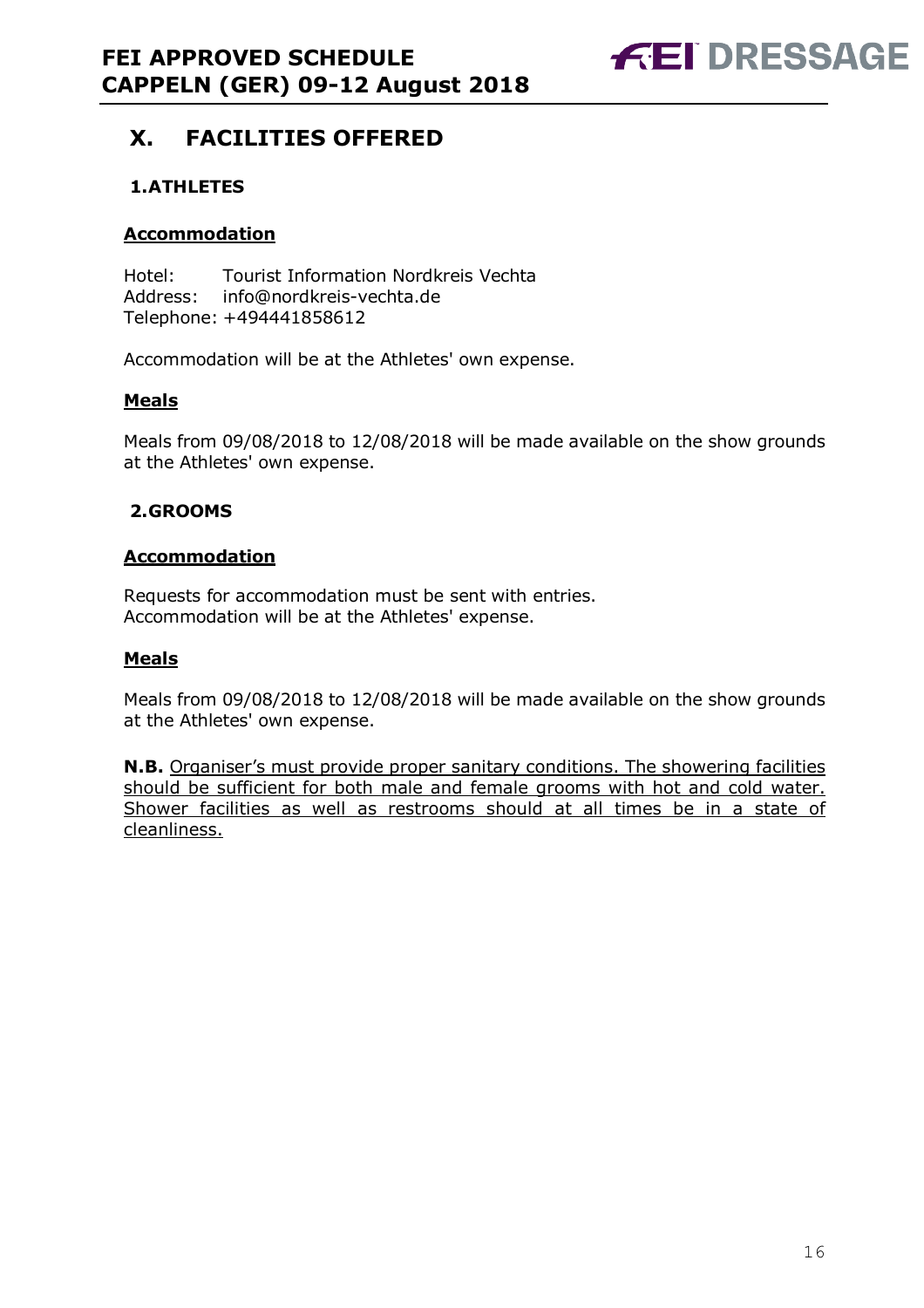# **XI. LOGISTICAL/ADMINISTRATIVE/TECHNICAL INFORMATION**

# **1.DRAW**

Location of the draw: Show office

# **2.COMPETITION ARENA(S)**

Total dimensions : 40 x 100 m Type of Footing: Sand/Textile (Competition arena - dimensions: 20 x 60 m)

# **3.PRACTICE ARENA(S)**

Dimensions : 20 x 60 m 2 rings and one indoor 20 x 60 m

Type of Footing: Sand/Textile

(Competition arena - dimensions: 20 x 60 m)

## **4.STABLES**

Size of boxes  $3 m x 3 m + 20% 3m x 4m$ 

Horses will be stabled on the showgrounds (incl.  $1<sup>st</sup>$  bedding - straw) from 07/08/2018 – 12/08/2018.

The necessary number of boxes has to be ordered with the entries - the order is binding. If no boxes have been ordered the OC will reserve one box per horse entered. Only the assigned stalls may be used.

## **5.SCORING PROVIDER / TIMING PROVIDER**

Name contact person: Eva Mühlentien

Contact email: em@hippodata.net

The FEI may require to be provided with real time results data feed of your events according to FEI requirements; in this case you and your provider will be informed accordingly.

# **6.AVERAGE SCORE / OPEN SCORING**

Average Score and Open Scoring: Yes  $\Box$  No  $\boxtimes$ 

# **7.PRIZE GIVING CEREMONY**

The number of athletes required to present themselves for the prize-giving ceremony of each competition is 8.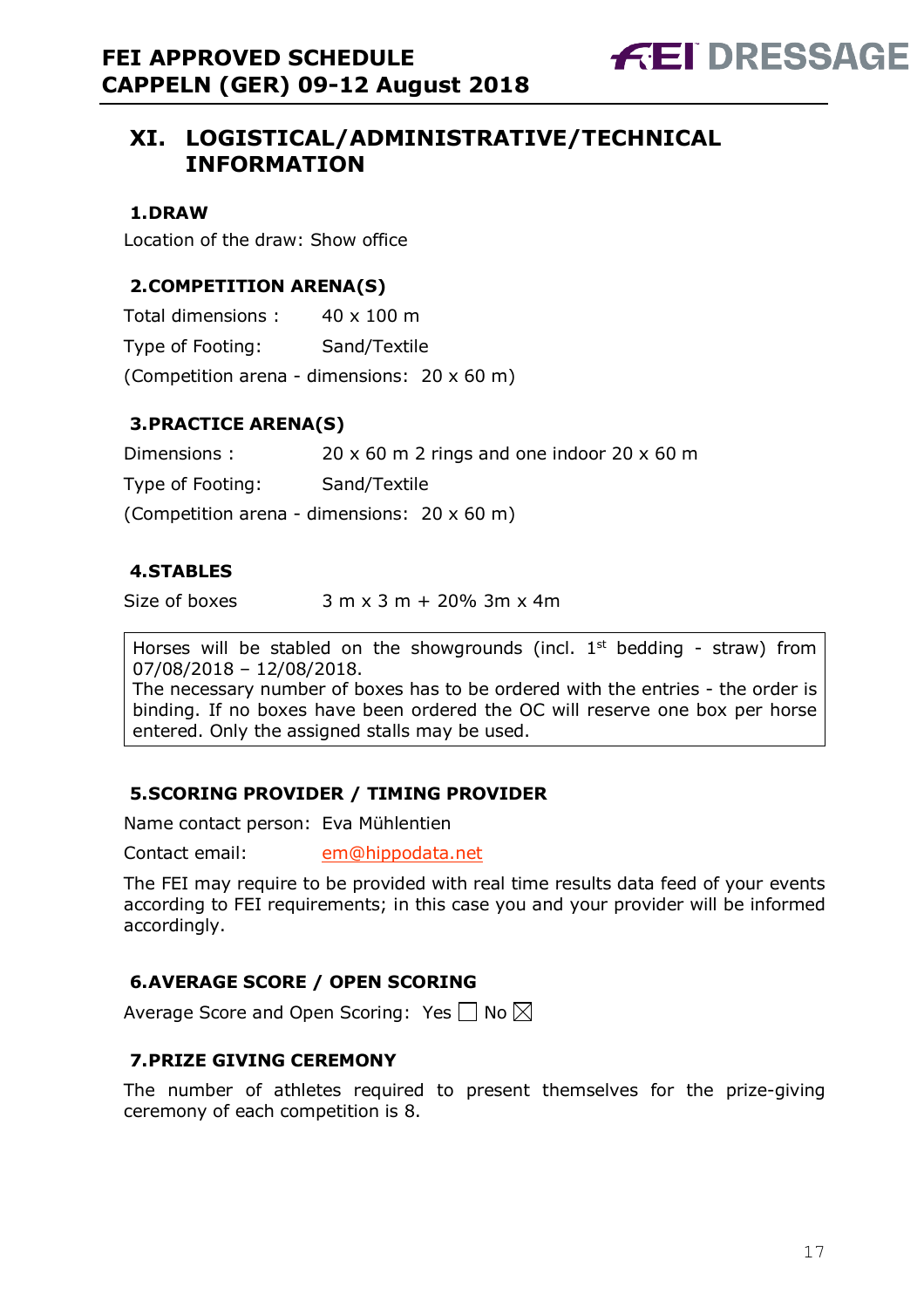# **FEI APPROVED SCHEDULE CAPPELN (GER) 09-12 August 2018**



# **8.ADVERTISING ON ATHLETES AND HORSES**

The athletes are authorised  $\boxtimes$  not authorised  $\Box$  to carry the logo of their personal sponsor. The Chief Steward will check that the advertising and publicity on athletes and horses complies with Article 135 of the General Regulations.

# **9.TICKETING**

Are you selling ticket for spectator to attend your event: Yes  $\Box$  No  $\boxtimes$ 

Name of your ticketing provider: N/A

Web address to buy ticket: N/A

#### **10. BETTING**

Betting will be authorised by the Organiser. Yes  $\Box$  No  $\boxtimes$ 

# **11. TRANSPORT REIMBURSMENT HORSES / PONIES**

Transport expenses to be paid by the athletes.

# **12. WELCOME**

The time and date of arrival of athletes, horses and their means of transport must be given to the Organiser in order to facilitate them on arrival.

## **13. LOCAL TRANSPORTATION - ARRANGEMENTS FROM HOTEL TO SHOWGROUNDS**

There will be no shuttle service.

## **14. ENTRY RIGHT TO SHOWGROUNDS/ACCREDITED PERSONS**

Entry right to the stable area acc. to FEI Veterinary Regulations Art. 1008-1009.

#### NUMBER ACCREDITED PERSONS:

| Athlete: I |                                                                    |
|------------|--------------------------------------------------------------------|
| Partner:   |                                                                    |
| Groom:     |                                                                    |
|            | Horse Owner: two (2) accreditations per horse acc. to FEI Passport |

## **15. SUSTAINABILITY**

Please consider the environment when organising an FEI Event. Please find useful information on FEI Sustainability here:

http://inside.fei.org/fei/your-role/organisers/handbook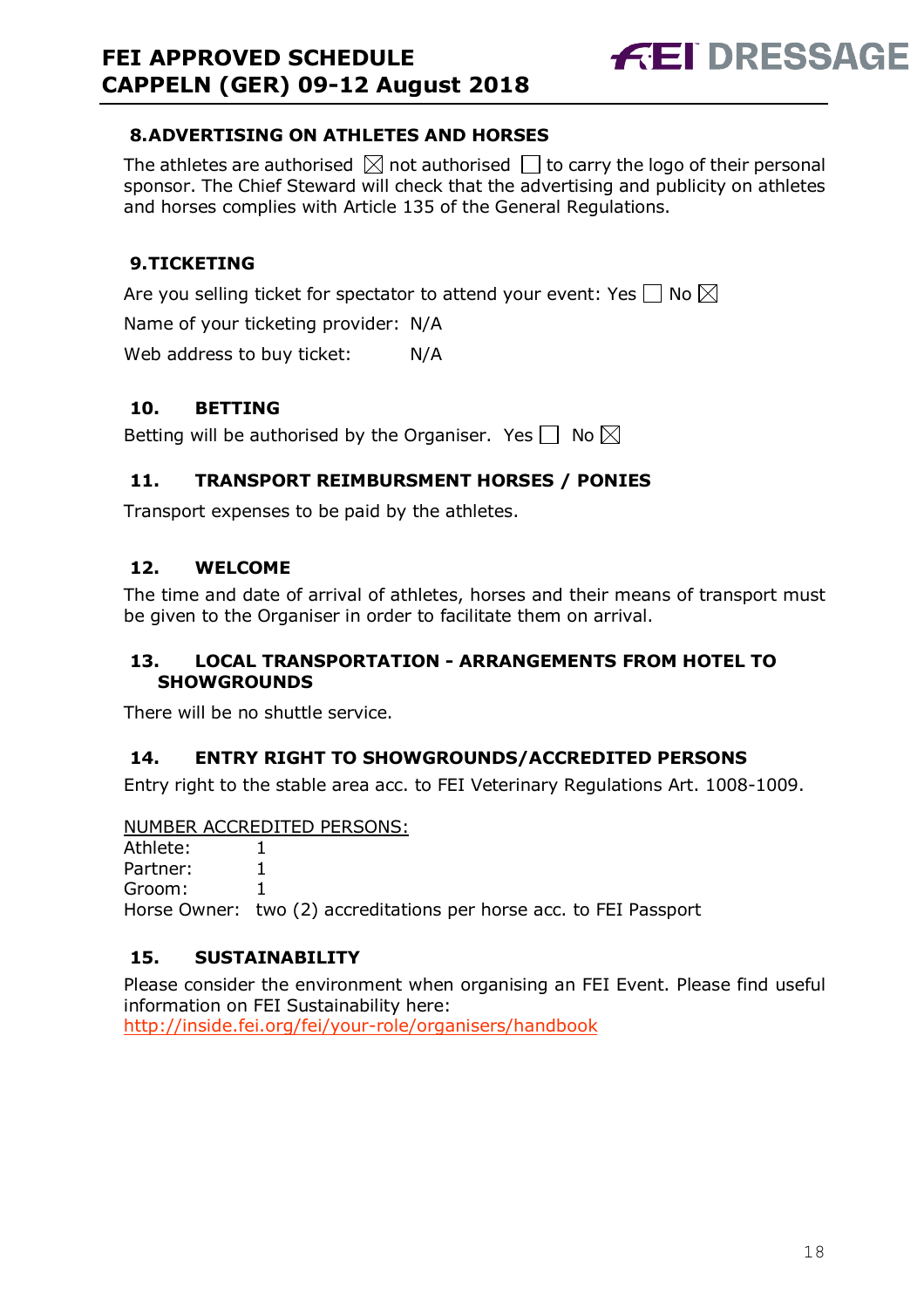# **XII. VETERINARY MATTERS**

# **1.CUSTOMS FORMALITIES**

Contact details for Customs Formalities:

| Name:          | Johannsmann Transport Service GmbH   |
|----------------|--------------------------------------|
| Address:       | Hagenort 6, 33803 Steinhagen         |
| Telephone:     | +495204890111                        |
| Email:         | info@johannsmann-pferdetransporte.de |
| Opening hours: | $8.00 - 17.00 h$                     |

Customs and veterinary fees have to be paid by the athlete.

## **2.HEALTH REQUIREMENTS**

#### **GENERAL**

In accordance with the FEI Code of Conduct for the Welfare of the Horse it is imperative that all Horses at FEI Events are physically fit and free from infectious disease before being allowed to compete.

## **ENTRY OF HORSES**

Required health tests and vaccinations: ./. Quarantine period: ./. Specimen Import Licence applied: ./.

Every Athlete is obliged to deliver all necessary health certificates for the transport to the event or identification of the horses before they come into the stables:

a) in case of arrival from a EU-member-country, a health attestation for registered horses acc. to sample of Annex II to COUNCIL DIRECTIVE 2009/156/EC (see http://eur-lex.europa.eu/legalcontent/EN/TXT/PDF/?uri=CELEX:32009L0156&from=DE) of the currently valid version will be necessary.

b) in case of arrival from a country not belonging to the EU, a health certificate for registered horses acc. to sample of annex II (see (https://www.bmel.de/DE/Tier/TierhandelTransport/Gesundheitsbescheinigung en/\_texte/Pferde.html) of the decision of the commission 92/260/EG of the currently valid version will be necessary.

A certificate must be done in at least one official language of the country of destination and in one official language of the member country. The Athlete must carry with him the original certificate, not a copy.

The organiser sees to it that on the competition site, an official state veterinarian is present to issue the health certificates which are necessary for the transport of the horses to their destination abroad.

In case the OC has entrusted a forwarding agency, the latter is ready to assist regarding the required documents.

Furthermore, questions relating to health requirements for horses can be directed to the veterinary authorities in the country of origin or in Germany.

The OC of the CDI4\* Cappeln would like to inform you about additional health requirements due to the outbreak of equine rhino pneumonitis for horses competing at the CDI4\* in Cappeln 09/08/2018 - 12/08/2018.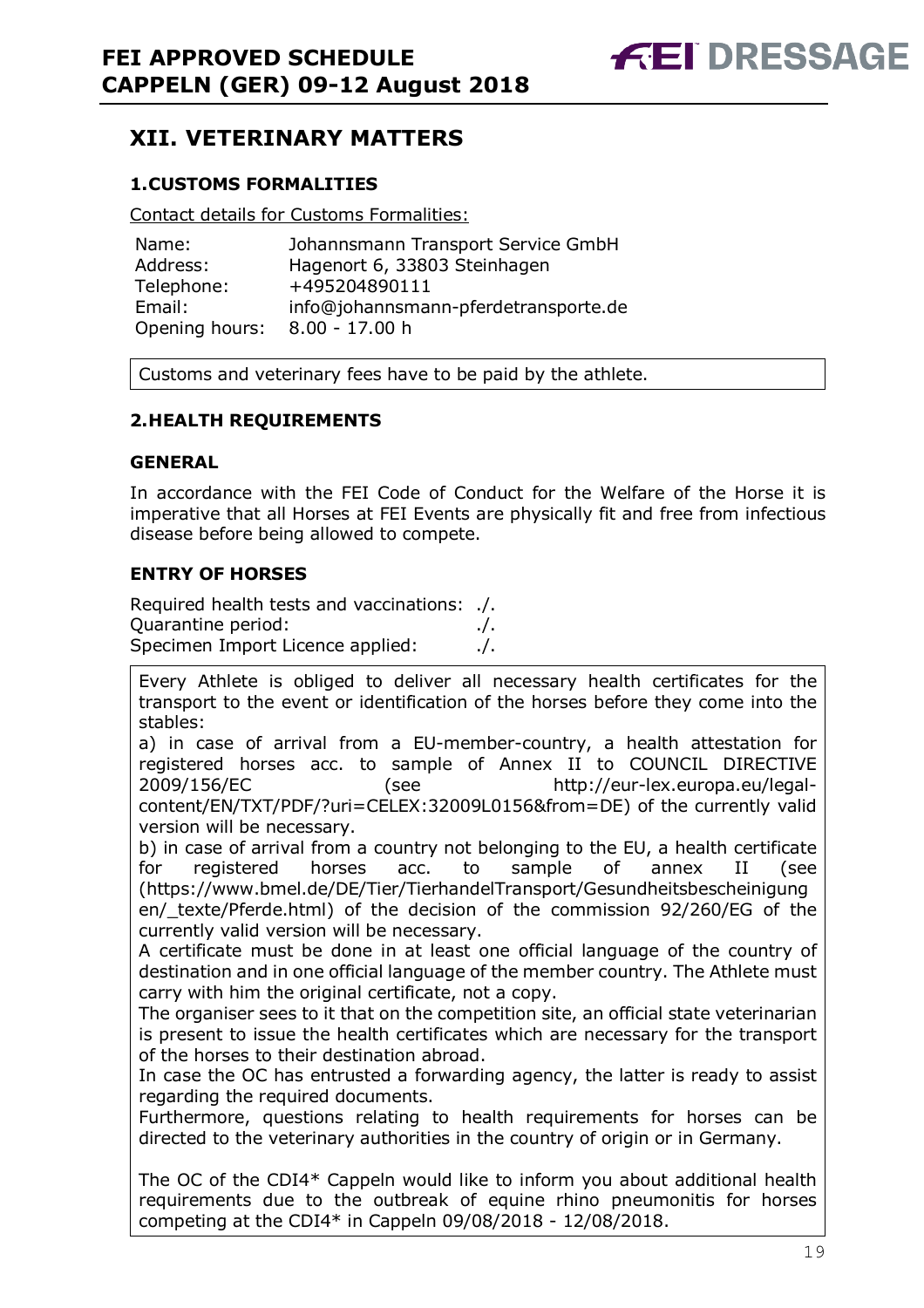In agreement with our treating and FEI veterinarians, we decided to take the following measures:

- We require to take the horse temperature on mornings and evenings before going to Cappeln from 8 days before arrival in order not to transport a hyperthermia horse.

- Every rider has to bring their own clinical thermometer.

- Stables and common areas will be strictly disinfected before horses arrival on place and sterilization supplies for hands and equipment will be at disposal in the stables.

- On arrival on the place, a horse examination will be carried out by a veterinarian before entering in the stables, with a possibility of refusal of suspected horses and their transport partners.

- For vaccinated horses against rhino pneumonitis, please proceed a booster from now on. Do not vaccinate in the 8 days before the arrival on the place.

- For non-vaccinated horses, we ask for a negative result on a pharyngeal swab of research EHV1 and EHV4 (PCR) made by your treating vet from 8 days before transport.

# **3.NATIONAL REQUIREMENTS**

In addition to the Rules and Regulations applicable as set out above the following national regulations apply:

• German Animal Welfare Act (Tierschutzgesetz):

www.gesetze-im-internet.de/bundesrecht/tierschg/gesamt.pdf

• German Law concerning Manufacture and Distribution of Medicines (Arzneimittelgesetz):

www.gesetze-im-internet.de/bundesrecht/amg\_1976/gesamt.pdf

• German Animal Health Act (Tiergesundheitsgesetz):

www.gesetze-im-internet.de/tiergesg/TierGesG.pdf

• German Regulation for Animal-Welfare during Transport (Tierschutztransportverordnung)

www.gesetze-im-internet.de/bundesrecht/tierschtrv\_2009/gesamt.pdf

• German Regulation regarding Livestock Transport (Viehverkehrsverordnung)

www.gesetze-im-internet.de/bundesrecht/viehverkv\_2007/gesamt.pdf

• etc.

## **4.PONIES**

FEI Veterinary Regulations, Chapter IX: For all Pony Events, Ponies must be available for Pony Measurement if requested by the FEI.

## **5.INJURY SURVEILLANCE**

FEI Veterinary Regulations, Chapter VIII: Horses participating in FEI Events are subject to injury surveillance protocols; and in the event of fatality, a post mortem examination.

## **6.TRANSPORT OF HORSES**

Horses must be fit to travel and be transported in suitable vehicles. Any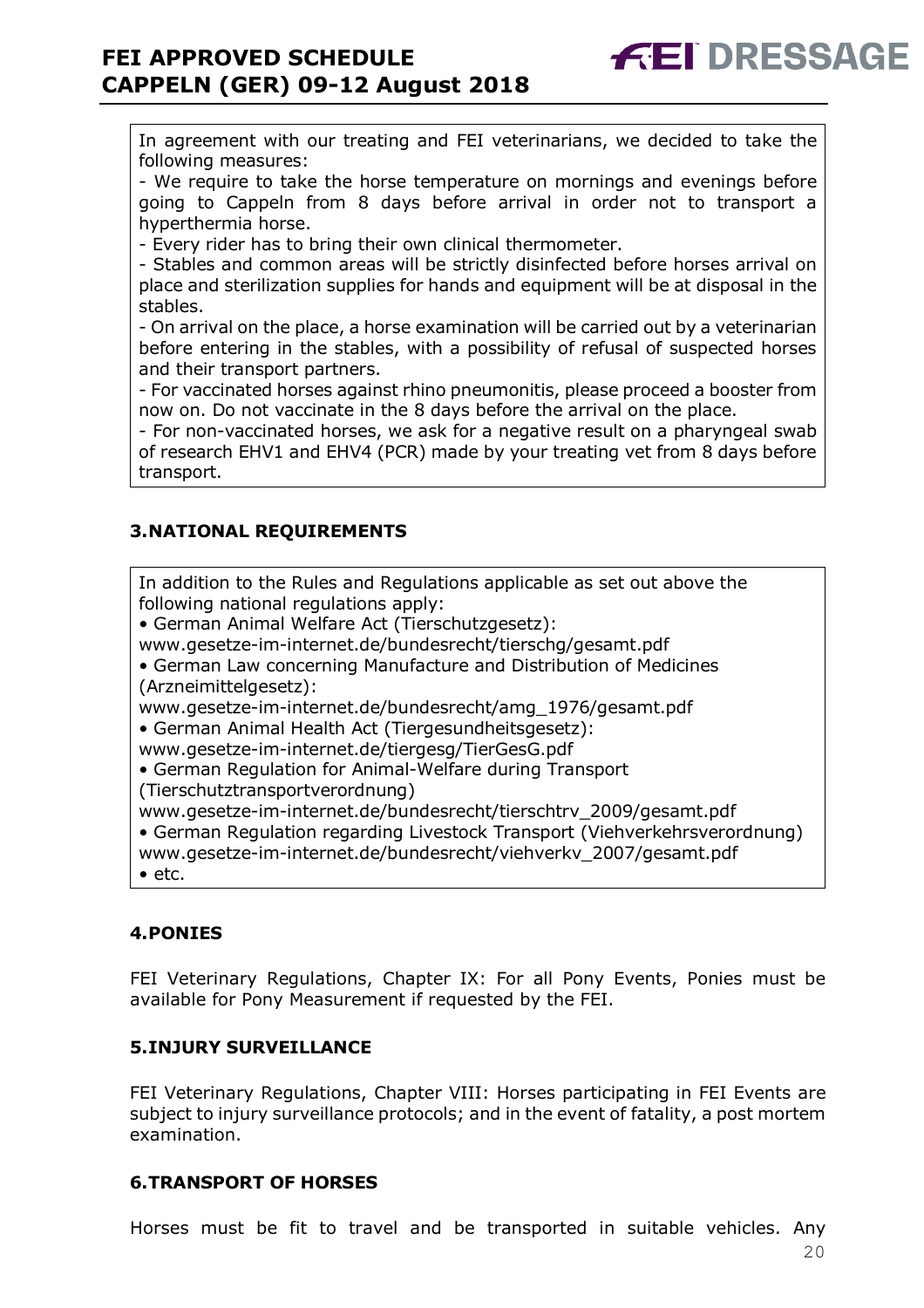# **FEI APPROVED SCHEDULE CAPPELN (GER) 09-12 August 2018**

government requirements for disease testing and control must be requested well in advance, to ensure that the horse is in compliance by the time of arrival at the border of the country where the Event is taking place. athletes, or their representatives, have the responsibility to comply with national legislation in both their country of origin and the host nation of the Event. Where necessary athletes must contact local government authorities or veterinary advisors for information regarding animal health requirements and transport legislation. Within the European Union (EU), this includes EU Council Regulation (EC) No 1/2005 concerning the protection of animals during transport within the Member States of the EU.

# **7.VENUE ARRIVAL INFORMATION & FITNESS TO COMPETE**

# **7.1 PASSPORTS. FEI General Regulations Article 137**

#### **For all issues relating to FEI Horse Passports/FEI Recognition Cards please contact your National Federation.**

All Horses competing at FEI Events must be registered with the FEI.

FEI Passports or FEI Recognition Cards (for those Horses with a national passport approved by the FEI) are compulsory for FEI Events.

NB: Horses entered in CIMs in their country of residence are not required to have an FEI Passport or FEI Recognition Card but must be properly registered with the FEI and identifiable (GRs 137.2).

Athletes who do not present a Horse's Passport and/or Recognition Card, or one that is not correctly validated or fail to meet other passport requirements will be **subject to Sanctions in accordance with Annex VI of the FEI Veterinary Regulations** and may not be allowed to compete.

**NB** for Horses permanently resident in a Member State of the European Union: all Horses must have a national EU passport in compliance with EU Regulations to which a FEI Recognition card is applied. The exception to this being Horses in possession of an FEI passport which has been continually revalidated without interruption.

#### **7.2 VACCINATIONS - EQUINE INFLUENZA. FEI Veterinary Regulations Article 1003**

Horses competing at FEI Events must comply with the requirements for Equine Influenza vaccination in accordance with the Veterinary Regulations and as summarised below.

| <b>VACCINATION</b>    | <b>PROTOCOL</b>                        | <b>ELIGIBILITY TO ENTER</b><br><b>VENUE</b>   |
|-----------------------|----------------------------------------|-----------------------------------------------|
| <b>Primary Course</b> | $1st$ Vaccination: day 0               | May compete 7 days after the                  |
|                       | 2 <sup>nd</sup> Vaccination: day 21-92 | 2 <sup>nd</sup> Vaccination                   |
| <b>First Booster</b>  | Within 7 months of the 2nd             | May compete for 6 months +21                  |
|                       | vaccination of the Primary             | days after the 2 <sup>nd</sup> vaccination of |
|                       | Course                                 | the Primary Course                            |
|                       |                                        | Must not compete in the 7 days                |
|                       |                                        | after receiving a vaccination                 |
|                       |                                        |                                               |

**FEI DRESSAGE**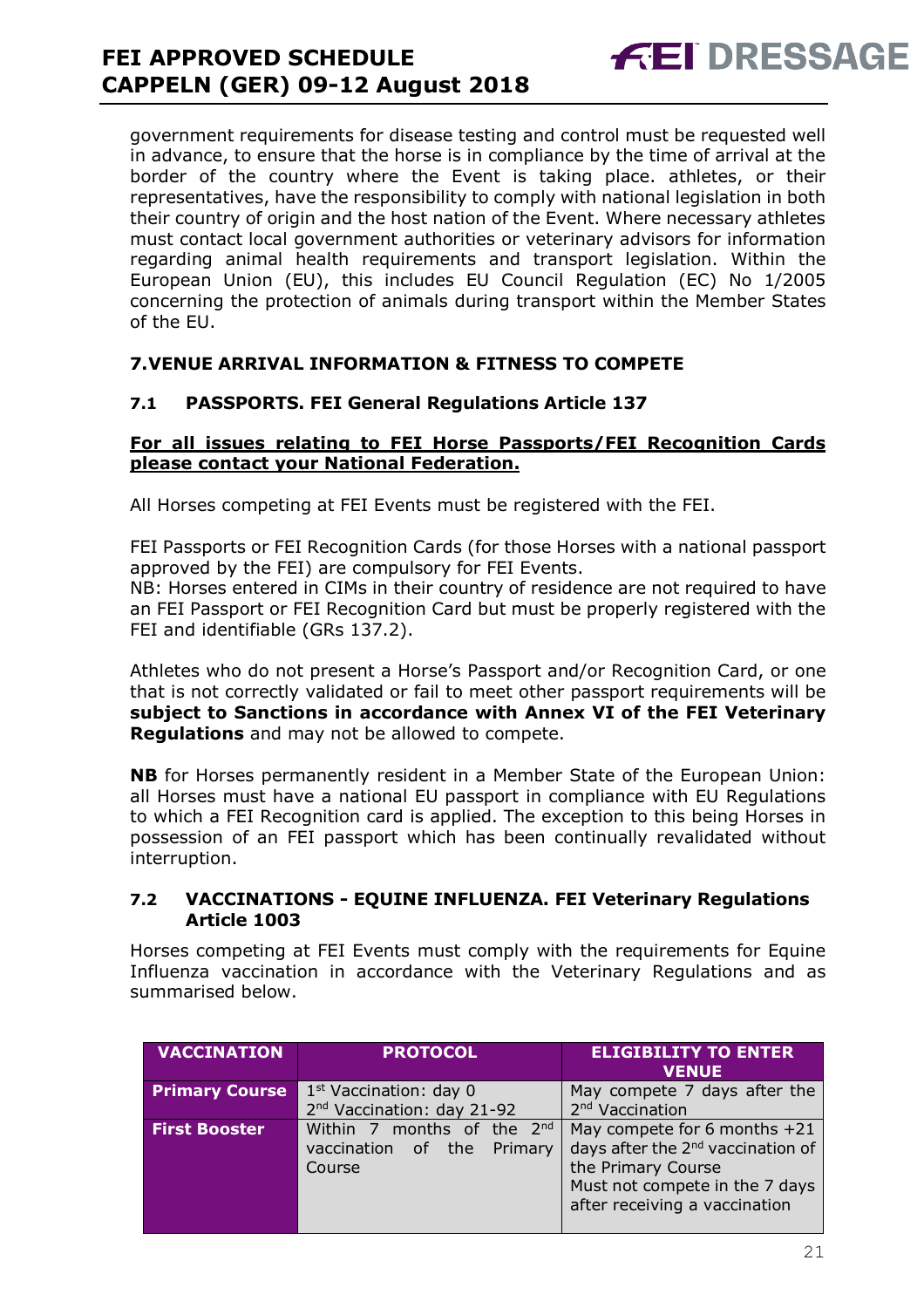

| <b>Boosters</b> | <b>MINIMUM:</b> within one year of   Must have been vaccinated  |                               |
|-----------------|-----------------------------------------------------------------|-------------------------------|
|                 | previous booster vaccination                                    | within 6 months $+21$ days    |
|                 | <b>IF COMPETING:</b> must be in   before arriving at the Event  |                               |
|                 | the 6 months $+21$ days of the   Must not compete in the 7 days |                               |
|                 | booster previous vaccination                                    | after receiving a vaccination |

All FEI registered Horses intending to compete at FEI Events (including CIMs) must be vaccinated against Equine Influenza in accordance with these VRs. The exception being if the applicable domestic legislation prevents the use of Equine Influenza vaccines within the relevant territory

#### **7.3 EXAMINATION ON ARRIVAL. FEI Veterinary Regulations Article 1031**

On arrival at an Event venue, all Horses must undergo an examination by a veterinarian to confirm their identification from their passport and micro-chip ID (where present), their vaccination status and general health. To protect all horses attending events, any Horse with a questionable health status concerning vaccination, disease or other concerns, must be stabled within the isolation facilities provided by the Organising Committee pending a decision on entering the venue.

#### **7.4 HORSE INSPECTIONS. FEI Veterinary Regulations Articles 1034- 1042**

All Horses will be assessed for their fitness to compete during the Horse Inspection. Any Horse demonstrating questionable fitness may be referred to the Holding Box for further veterinary examination. Horses not deemed fit to compete by the Inspection Panel will not be permitted to compete.

#### **7.5 LIMB SENSITIVITY EXAMINATION. FEI Veterinary Regulations Articles 1048-1053**

All Horses are subject to examination under the protocol for abnormal limb sensitivity throughout the period of an Event, including, but not limited to, between rounds and before the Jump Off. Horses may be examined once or on multiple occasions during the Period of an Event.

Horses may be selected for examination under the protocol randomly or they may be targeted. All Horses selected to be tested must submit promptly to the examination or are subject to immediate disqualification. There is no obligation to examine any specific number of Horses at an Event.

# **8. EQUINE ANTI-DOPING AND CONTROLLED MEDICATION PROGRAMME (EADCMP). FEI Regulations, Chapter V**

# **8.1 SAMPLING. FEI Veterinary Regulations Chapter VII**

All horses competing at FEI Events may be subject to sampling for the presence of Prohibited Substances in accordance with the Anti-Doping and Controlled Medication Regulations (EADCMRs). Horses may be selected for sampling in accordance with obligatory testing, targeted or random sampling procedures. Refer to FEI Financial Charges for details of fees relating to Equine and Human Anti-Doping program (EADCMP), which OCs/NFs have the right to charge to the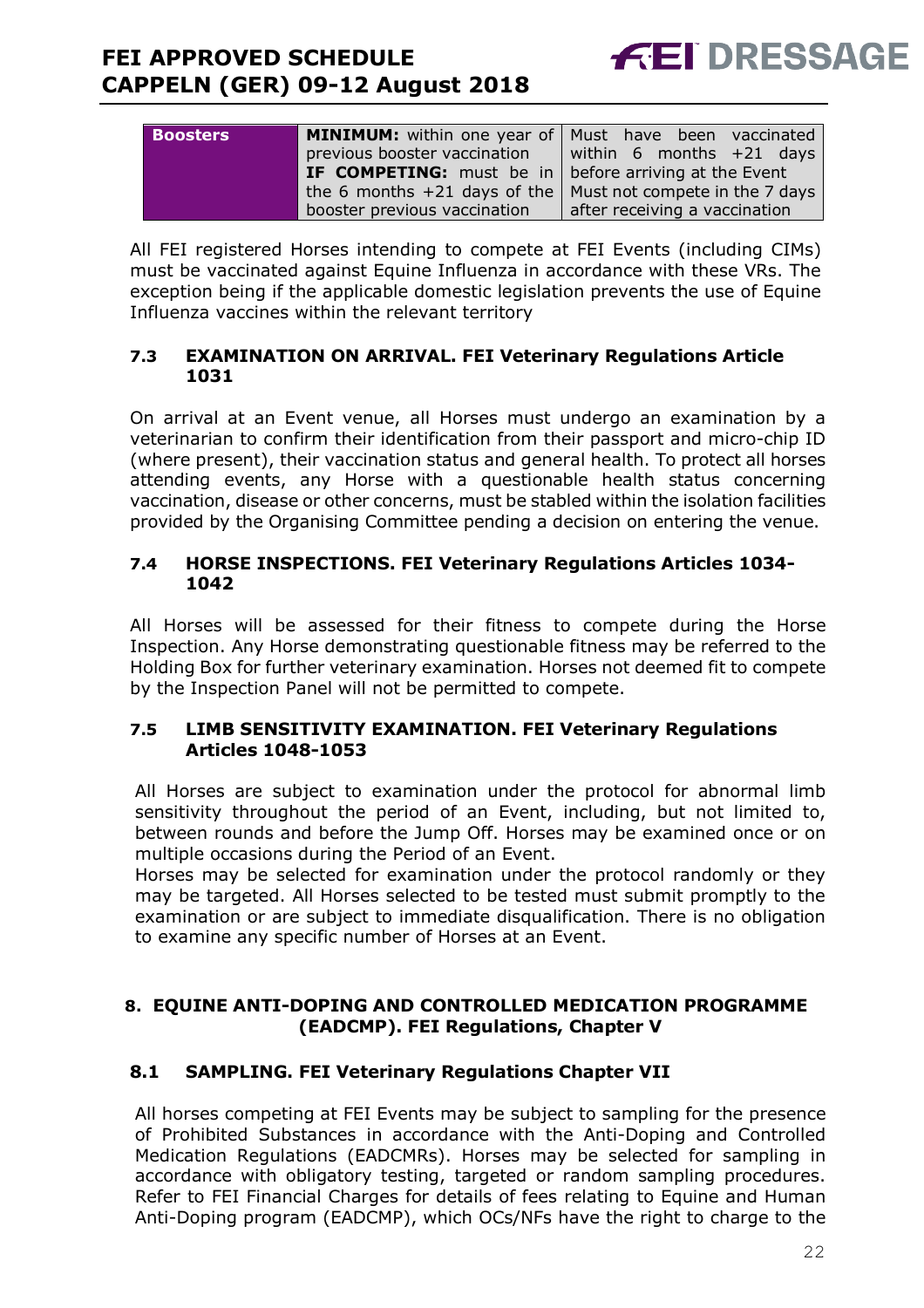athlete (applicable for all FEI events worldwide).

## **8.2 ELECTIVE TESTING. FEI Veterinary Regulations Article 1058**

Elective Testing may be carried out prior to an Event to check for the presence of prohibited substances. Please refer to http://inside.fei.org/fei/yourrole/veterinarians for information and details.

# **XIII. HUMAN ANTI-DOPING**

Athletes can be tested at any FEI Event, by the FEI or by other Anti-Doping Organisations with Testing jurisdiction. Organisers will have the responsibility to provide facilities and staff/volunteers to facilitate such Testing if requested by the FEI as outlined in article 22.3 of the FEIs' Anti-doping Rules for Human Athletes (ADRHA).

The ADRHA rules are published on the FEI's website at http://inside.fei.org/content/anti-doping-rules

# **XIV. ADDITIONAL INFORMATION**

# **1.INSURANCES AND NATIONAL REQUIREMENTS**

In exceptional circumstances, together with the approval of Chefs d'Equipe, host NF delegate, if any, and the Ground Jury, the Organiser may change the schedule in order to clarify any matter arising from an omission or due to unforeseen circumstances. Any such changes must be notified to all athletes and officials as soon as possible and they must be reported to the FEI Secretary General by the Technical Delegate.

## **1.1 ATHLETES, OWNERS AND SUPPORT PERSONNEL**

## **1.1.1 Personal Accident and Health Insurance**

It is your responsibility as an Athlete/Owner/ Support Personnel to ensure that you have adequate personal accident insurance in place to cover your participation at FEI Events and in particular to insure against any personal injury or medical expenses arising from an accident, injury or illness which may occur at a FEI Event.

You should check with your National Federation to confirm if your National Federation's insurance policy (if any) covers personal accidents and/or illnesses which may occur when you are attending at/participating in FEI Events.

If your National Federation does not have a personal accident/health insurance policy or if the National Federation's insurance policy does not cover personal accident or health claims, then you should obtain your own personal accident and health insurance policy to cover your attendance/participation at FEI Events.

## **1.1.2 Personal Property Insurance**

You should also ensure that you are insured against property loss, theft or damage which may occur at an FEI Event.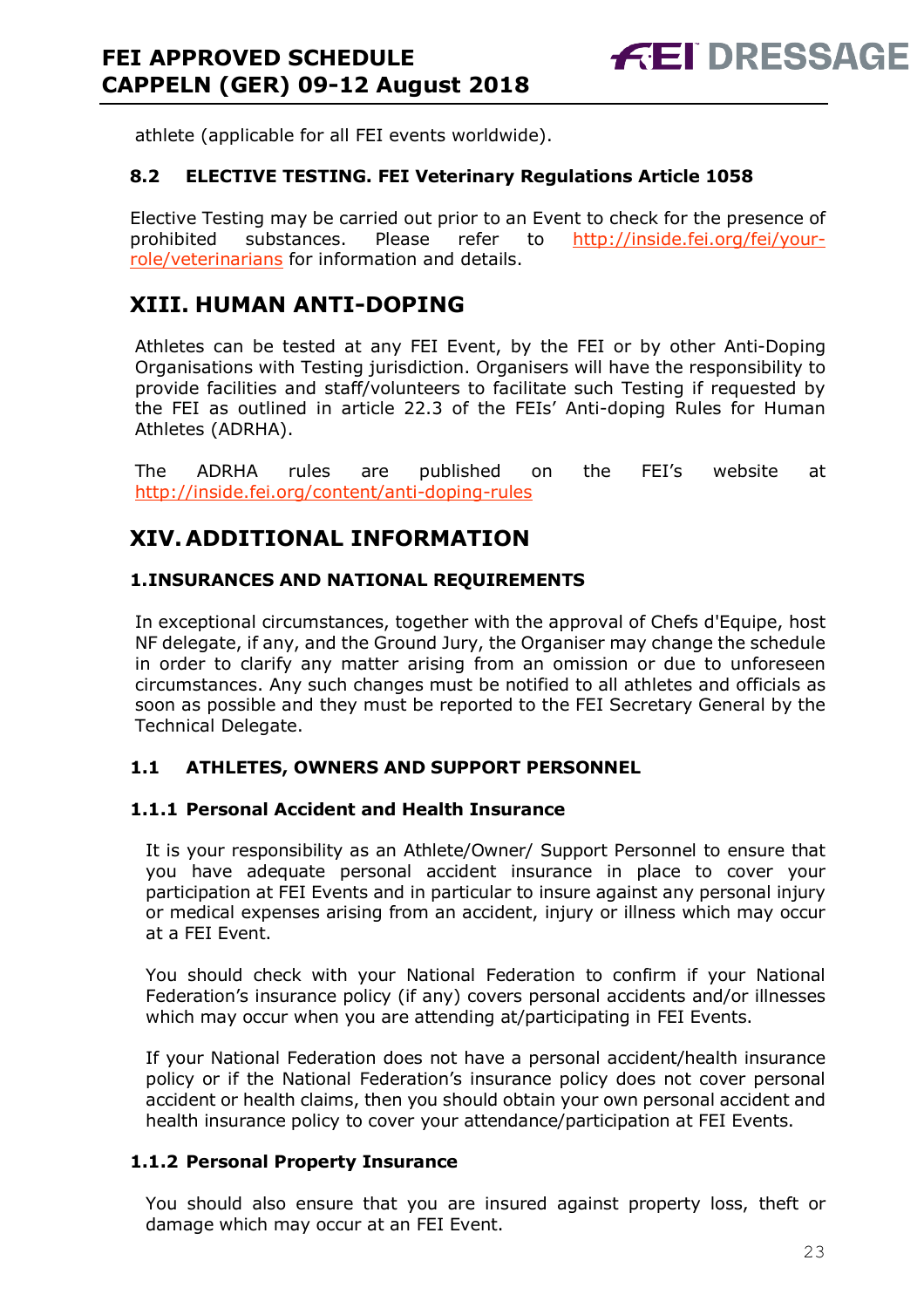**FEI DRESSAG** 

Again, the advice is to check with your National Federation to confirm if they have an insurance policy in place which would cover you in case of such property loss, theft or damage. If not, then you should obtain your own personal property insurance to cover such situations.

# **1.1.3 Press Equipment**

Press equipment and other items left in the Press workroom, Press lockers, the Press Tribune or anywhere on the showgrounds are left entirely at the owner's risk. The Organising Committee does not accept any responsibility for any loss or damage to such equipment or items. Members of the Press are advised not to leave any equipment or personal items unattended.

# **1.2 ATHLETES AND OWNERS**

# **1.2.1 Third Party Liability Insurance**

As an Athlete/Owner you are personally responsible for damages to third parties caused by you, your employees, Support Personnel, your agents or your Horses. You are, therefore, strongly advised to take out third-party liability insurance providing full coverage in relation to FEI Events at home and abroad, and to keep the policy up to date.

The FEI and the Organiser will NOT be responsible for any damage caused to third parties by you, your employees, Support Personnel, your agents or your Horses.

# **1.2.2 Additional Liability Information**

The organizer declines any liability for property or pecuniary damage which may happen to visitors, athletes, grooms and horse owners through slight negligence of the organizer, his delegates or his assistants. The OC is liable in case of intent, gross negligence as well as in case of injury to life, body or health and in further cases he is liable for compelling legal liability acc. to the legal requirements.

## **1.2.3 Horse Insurance**

As an Owner you should ensure that your Horses are adequately insured against any injuries or illnesses they may sustain while participating at a FEI Event.

# **2.PROTESTS/APPEALS**

To be valid, all Protests and Appeals must be made in writing and accompanied by a deposit of CHF 150.- or equivalent. Protest and appeal forms are available on the FEI website: Protest: http://inside.fei.org/sites/default/files/FEI%20Protest%20Form.pdf Appeal: http://inside.fei.org/sites/default/files/FEI%20Appeal%20Form.pdf

# **3.DISPUTES**

In the event of any discussion concerning the interpretation of the schedule (in translated languages), the English version will be decisive.

# **4.MODIFICATION TO SCHEDULE**

In exceptional circumstances, together with the Approval of the Chefs d'Equipe, host NF delegate, if any, and the Ground Jury, the OC may change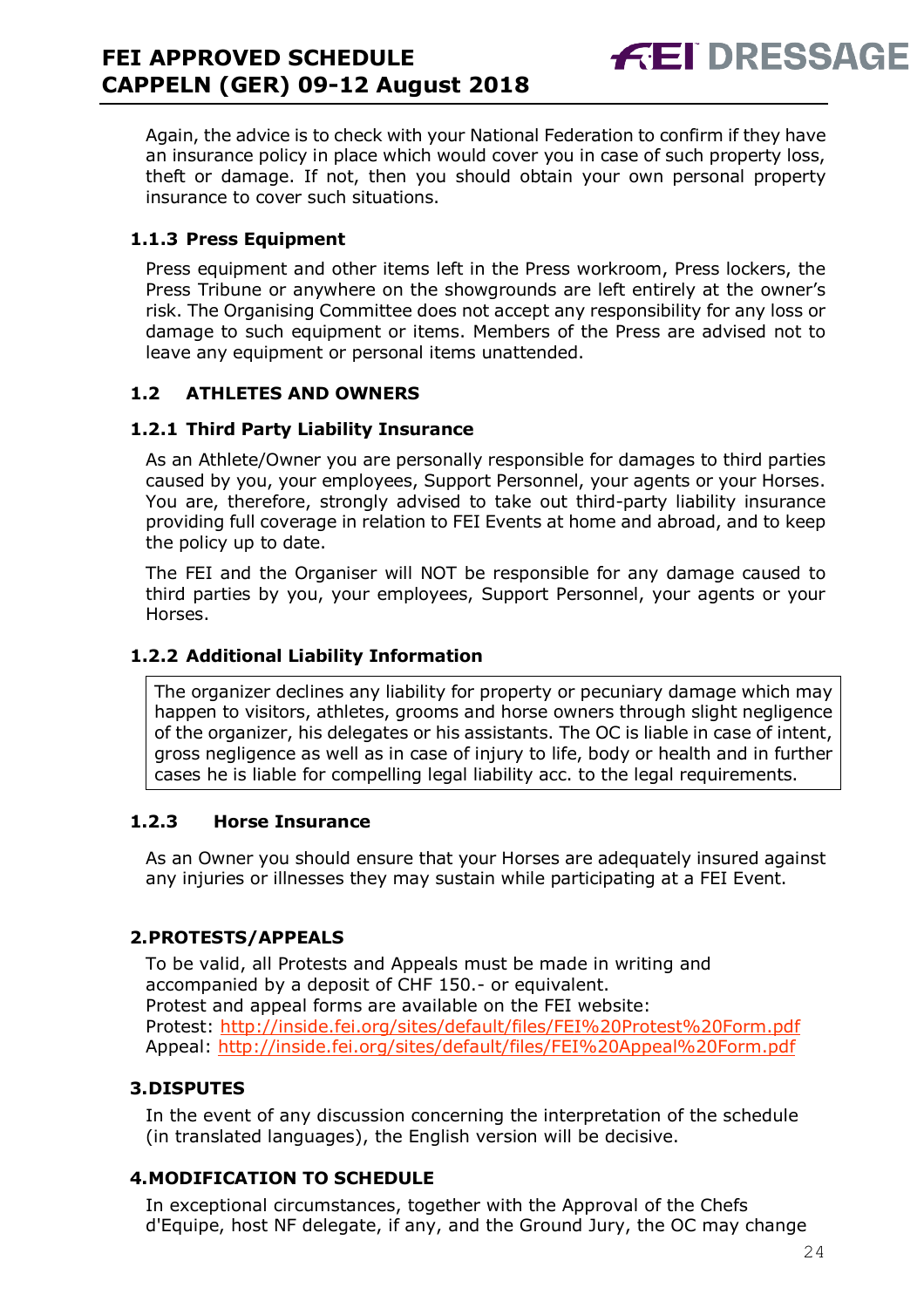# **FEI APPROVED SCHEDULE CAPPELN (GER) 09-12 August 2018**

**FEI DRESSAGE** 

the schedule in order to clarify any matters arising from an omission or due to unforeseen circumstances. Any such changes must be notified to all Athletes and Officials as soon as possible and they must be reported to the FEI by the Foreign Judge.

# **5.ADDITIONAL INFORMATION FROM THE ORGANISER**

# **5.1 GERMAN SHOW RULES**

The OC acknowledges that para 1.4 LPO (German Show Rules) is binding for international events in Germany.

# **5.2 TIMETABLE**

The times stated under "VIII. TIMETABLE" are subject to alterations.

# **5.3 FEI-PASSPORTS**

Horses entered in CIMs

(CDI1\*/CDI2\*/CDIJ/CDIY/CDICh/CDIP/CDIU25/CDIYH/CDIAm) in their country of residence are not required to have an FEI Passport or FEI Recognition Card but must be properly registered with the FEI and identifiable (GRs 137.2).

## **5.4 GERMAN ANIMAL WELFARE ACT**

According to paragraph 6 of the German Animal Welfare Act, trimming the vibrissae around eyes and muzzle as well as clipping or cutting the hairs inside the ears of horses are prohibited.

## **5.5 DOGS**

Dogs must be leashed during the entire event.

## **Age of Athletes and Horses according to the Event's Category:**

| <b>Event's Category</b>               | <b>Age of Athletes</b>                                   | <b>Age of Horses</b>        |
|---------------------------------------|----------------------------------------------------------|-----------------------------|
| <b>Grand Prix/Grand Prix Special/</b> | As of 16 <sup>th</sup> year                              | Min 8 y.o.                  |
| <b>Grand Prix Freestyle/</b>          |                                                          |                             |
| <b>Intermediate II/Intermediate</b>   |                                                          |                             |
| A/ Intermediate B                     |                                                          |                             |
| <b>Prix St. Georges/Intermediate</b>  | As of $16th$ year                                        | Min. 7 y.o.                 |
| I/ Intermediate I Freestyle           |                                                          |                             |
| CH-Y/CDIY/CDIOY                       | As of $16th$ year to end $21st$ year                     | Min. 7 y.o.                 |
| CH-J/CDIJ/CDIOJ                       | As of $14th$ year to end $18th$ year                     | Min. 6 y.o.                 |
| CH-P/CDIP/CDIOP                       | As of 12 <sup>th</sup> year to end 16 <sup>th</sup> year | Min. 6 y.o.                 |
| CH-Ch/CDICh/CDIOCh                    | As of $12^{th}$ year to end $14^{th}$ year               | Min. 6 y.o.                 |
| CH-U25/CDIU25/CDIOU25                 | As of 16 <sup>th</sup> year to end 25 <sup>th</sup> year | Min. 8 y.o.                 |
| <b>CDIAm</b>                          | As of 26 <sup>th</sup> year                              | Min. 7 y.o.                 |
|                                       |                                                          | Medium tour Min. 8 y.o.     |
| <b>CDIYH</b>                          | As of $16th$ year                                        | Min. $5 y.o. - Max. 7 y.o.$ |
| CH-M-YH-D                             | As of 16 <sup>th</sup> year                              | 5 y.0. / 6 y.0. / 7 y.0.    |
|                                       |                                                          |                             |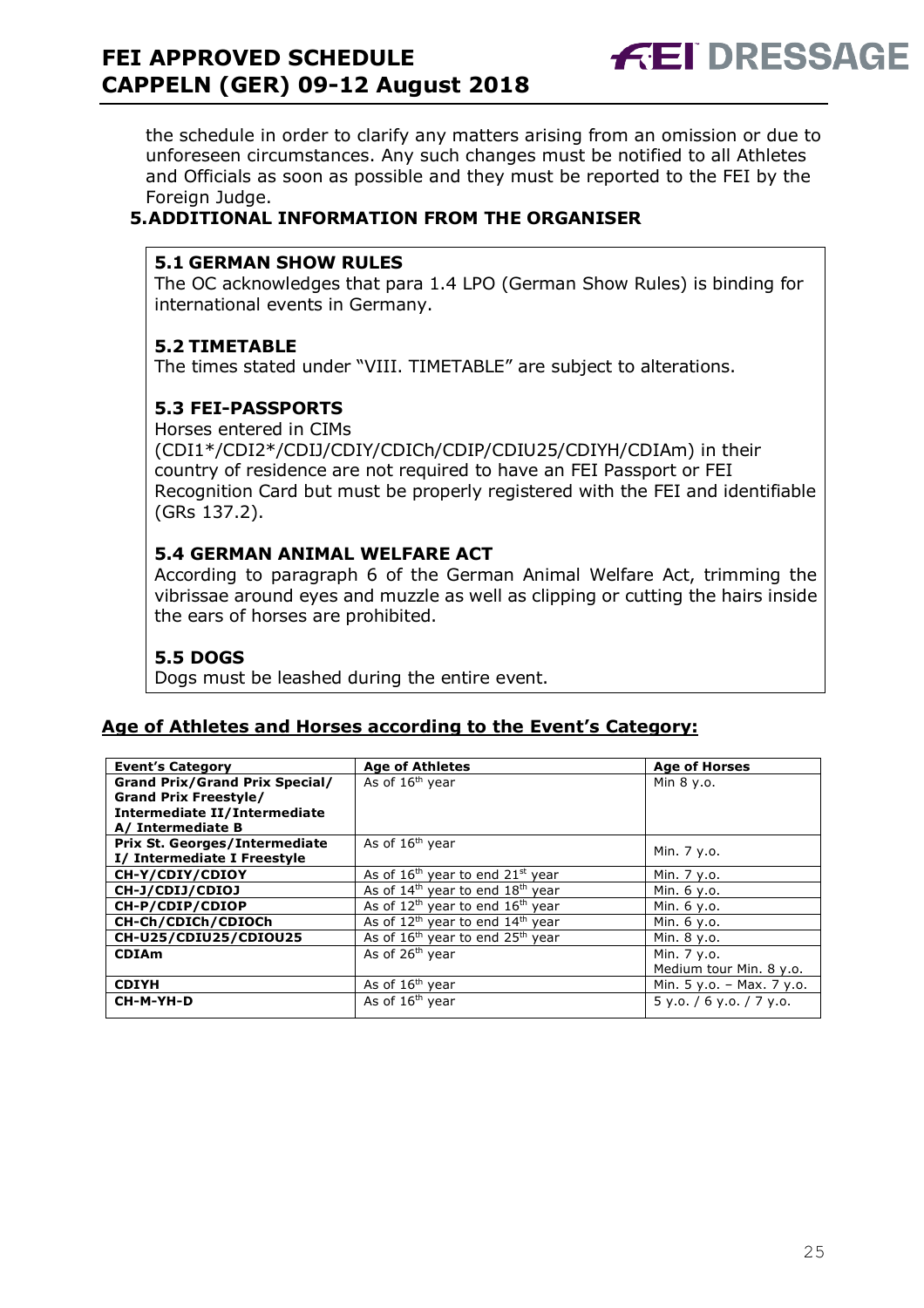# **DEDUCTIONS FROM PRIZE MONEY AT COMPETITIONS:**

The tax form must be provided to the athletes upon arrival and returned to the Organiser prior to departing.

Distribution of Prizes and Indemnities

All prize money and all prizes in kind rewarded instead of prize money as well as reimbursements (e. g. transport charges, travelling expenses) will be distributed acc. to FEI-RG Art. 127/128 following the last competition at the latest.

Settlement will be done per athlete. Depending on the agreement with the horse owner, each athlete binds himself to pass on to the horse owners the prize money or prizes in kind rewarded instead of prize money. The organizer is allowed to deduct possibly outstanding debts of the athlete. Acc. to § 50a EstG this also applies to foreign horse owners. As a rule the following income tax will be due, taking into account the prize money or prizes in kind rewarded instead of prize money per day: no taxes up to 250 EUR, 15 % exceeding 250 EUR; plus solidarity fee (at present 5,5 % on the amount of the tax deduction). Travelling expenses being taken over or reimbursed are only regarded as revenues if they exceed the actual costs and the reimbursement for additional meal allowances acc. to § 4 Abs. 5 Satz 1 Nr. 5 EstG. The tax deduction has to be certified on demand. Those foreign athletes being exempted from tax deduction are kindly asked to submit an exemption certificate either with the entry or on the first show day at the latest. Every athlete himself is responsible for the correctness of the details he submits. If Athletes have to be placed equally, the money value of possible prizes in kind (e. g. a car) is divided accordingly.

## **IMPORTANT**

#### **The total amount of prize money shown for each Competition in the schedule must be distributed. (FEI General Regulations articles 127 and 128)**

The value of the 1st prize must not exceed 1/3 of the total prize money announced for the competition. Distribution of prize money : distributed to 25 % of participants. If there are between 5 and 19 athletes in the competition, min 5 prizes must be distributed.

| Number of       |     | 2   | 3   |     | From 5 and above     |
|-----------------|-----|-----|-----|-----|----------------------|
| <b>Starters</b> |     |     |     |     |                      |
| $1^{\rm st}$    | 33% | 33% | 33% | 33% | All the prize money  |
| 2 <sub>nd</sub> |     | 25% | 25% | 25% | scheduled must be    |
| 3 <sup>rd</sup> |     |     | 20% | 20% | distributed among    |
| 4 <sup>th</sup> |     |     |     | 15% | all placed athletes. |
|                 |     |     |     |     |                      |
| Total           |     |     |     |     |                      |
| distributed     | 33% | 58% | 78% | 93% |                      |

If there are 4 or less athletes in the competition, the table below applies.

The amount to be given to each athletes must be stated in the schedule.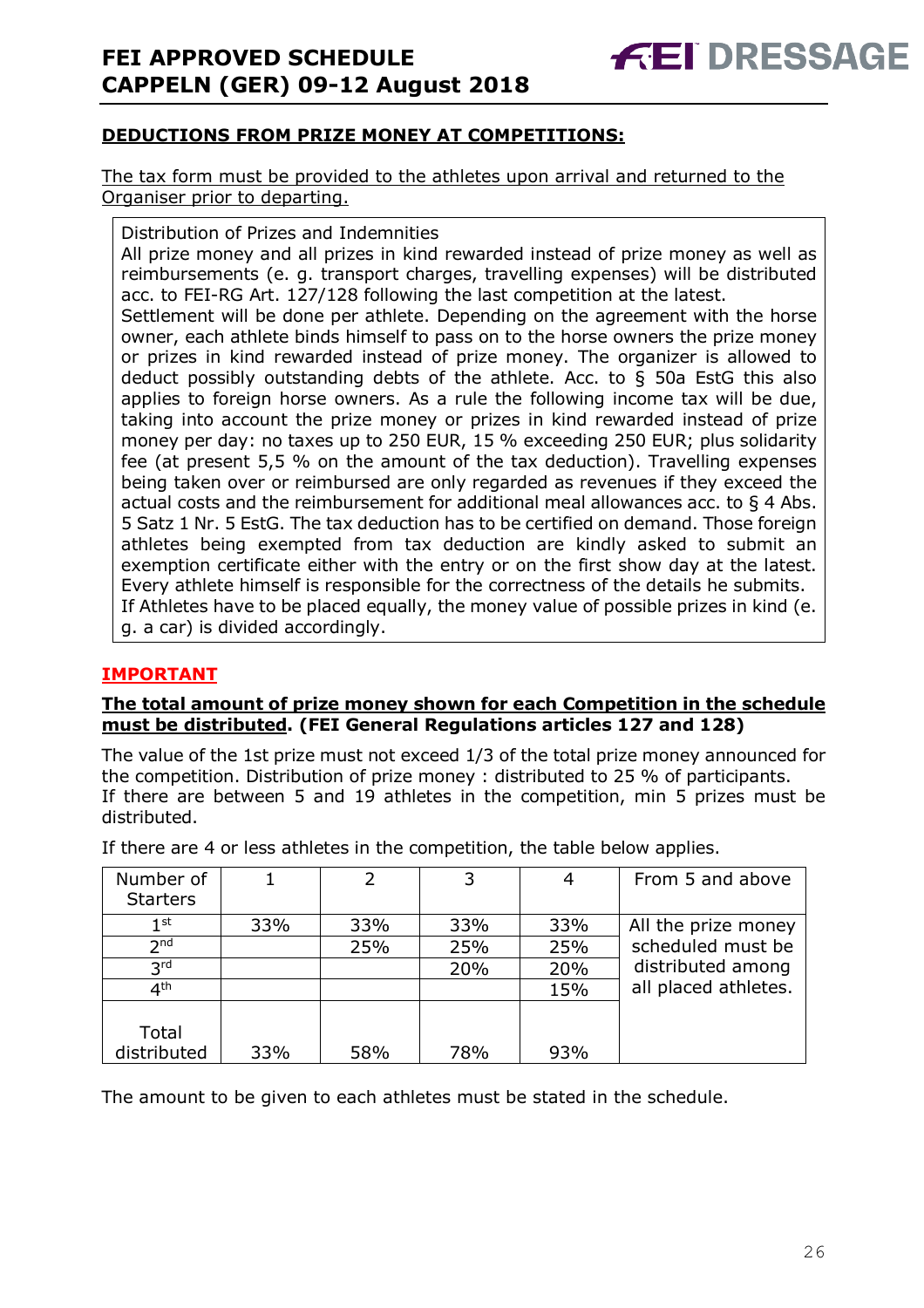

# **XV. ANNEXES**

## **1.FEI Entry System**

Please fill the form below in order to provide you and the other members of your committee or your IT Providers access to the FEI Entry System.

| FEI $ID1$ :                                       | 10063735                       |             |
|---------------------------------------------------|--------------------------------|-------------|
| Name*:                                            | Baur                           |             |
| First Name*:                                      | Thomas                         |             |
| $E-Mail^*$ :                                      | acm.baur@t-online.de           |             |
| Access Rights*:                                   | $\boxtimes$ Admin <sup>2</sup> | Consult $3$ |
| Events <sup>4</sup> :                             | CDI4*/CDI1*/CDIYH              |             |
| FEI $ID^1$ :                                      |                                |             |
| Name*:                                            |                                |             |
| First Name*:                                      |                                |             |
| E-Mail*:                                          |                                |             |
| Access Rights <sup>*</sup> : □ Admin <sup>2</sup> |                                | Consult $3$ |
| Events <sup>4</sup> :                             |                                |             |
| FEI $ID1$ :                                       |                                |             |
| Name*:                                            |                                |             |
| First Name*:                                      |                                |             |
| E-Mail*:                                          |                                |             |
| Access Rights*:                                   | Admin <sup>2</sup>             | Consult $3$ |
| Events <sup>4</sup> :                             |                                |             |

<sup>1)</sup> If already have an FEI user account.

<sup>2)</sup> Provide you the required access to manage entries and substitutions and download entries/lists.

<sup>3)</sup> You are just able to consult and download the entries/lists.

<sup>4)</sup> Leave the field blank if the user deals with the entries of all events in the show.

\*) Mandatory Fields